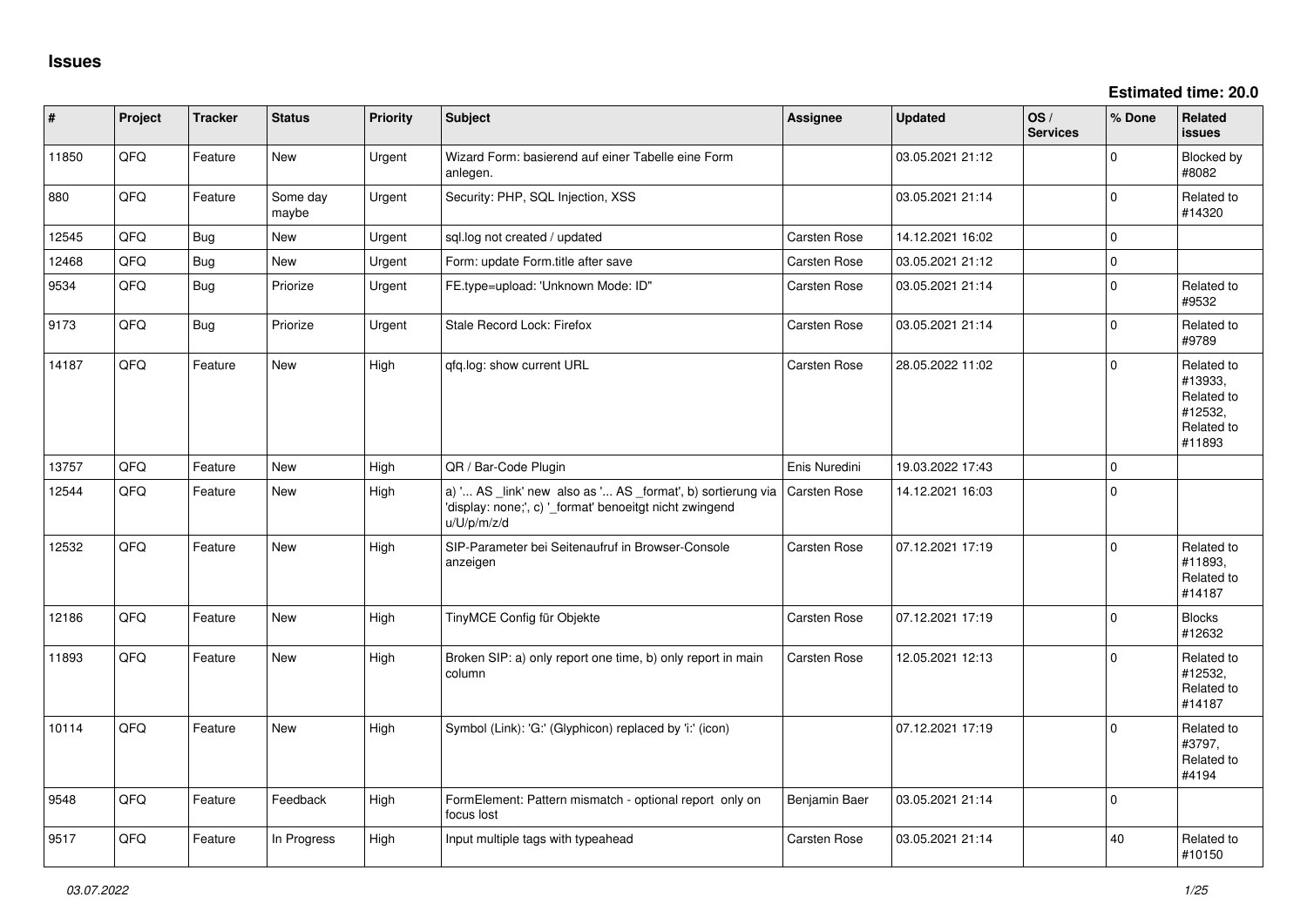| ∦     | Project | <b>Tracker</b> | <b>Status</b>     | <b>Priority</b> | Subject                                                                                      | <b>Assignee</b> | <b>Updated</b>   | OS/<br><b>Services</b> | % Done      | Related<br><b>issues</b>                        |
|-------|---------|----------------|-------------------|-----------------|----------------------------------------------------------------------------------------------|-----------------|------------------|------------------------|-------------|-------------------------------------------------|
| 9052  | QFQ     | Feature        | Feedback          | High            | Report: CodeMirror with SQL Syntax Highlight in FE                                           | Enis Nuredini   | 08.06.2022 10:25 |                        | $\mathbf 0$ |                                                 |
| 8962  | QFQ     | Feature        | New               | High            | allow for form fields with identical names                                                   | Carsten Rose    | 03.05.2021 21:14 |                        | 0           |                                                 |
| 8204  | QFQ     | Feature        | Priorize          | High            | Position 'required mark'                                                                     | Carsten Rose    | 16.06.2021 13:44 |                        | 0           |                                                 |
| 8082  | QFQ     | Feature        | Priorize          | High            | Contact form without saving record                                                           | Carsten Rose    | 07.12.2021 15:20 |                        | $\Omega$    | Related to<br>#8587,<br><b>Blocks</b><br>#11850 |
| 7850  | QFQ     | Feature        | <b>New</b>        | High            | Upload records: non 'pathFileName' column                                                    | Carsten Rose    | 03.05.2021 21:14 |                        | $\Omega$    |                                                 |
| 7602  | QFQ     | Feature        | ToDo              | High            | Multi Select: with checkboxes                                                                | Benjamin Baer   | 22.03.2022 09:07 |                        | 0           |                                                 |
| 5715  | QFQ     | Feature        | New               | High            | PDF Caching                                                                                  | Carsten Rose    | 03.05.2021 21:14 |                        | 0           | Related to<br>#5851,<br>Related to<br>#6357     |
| 4258  | QFQ     | Feature        | Some day<br>maybe | High            | System Defaults: Forms                                                                       | Carsten Rose    | 03.05.2021 21:14 |                        | $\Omega$    |                                                 |
| 3990  | QFQ     | Feature        | Some day<br>maybe | High            | custom class definition: add space automatically                                             | Carsten Rose    | 03.05.2021 21:14 |                        | $\Omega$    |                                                 |
| 3967  | QFQ     | Feature        | Some day<br>maybe | High            | Report: Checkbox, Radio, Dropdown, Input welches ohne<br>Submit funktioniert - 'Inline-Form' | Carsten Rose    | 03.05.2021 21:14 |                        | $\Omega$    |                                                 |
| 3848  | QFQ     | Feature        | Some day<br>maybe | High            | Antivirus check fuer Upload files in qfq?                                                    | Carsten Rose    | 03.05.2021 21:14 |                        | 0           | Related to<br>#4131                             |
| 3727  | QFQ     | Feature        | New               | High            | Security: Session Hijacking erschweren                                                       | Carsten Rose    | 03.05.2021 21:14 |                        | 0           |                                                 |
| 13716 | QFQ     | Bug            | New               | High            | Firefox ask to store username/password                                                       | Enis Nuredini   | 30.05.2022 09:31 |                        | 0           | Related to<br>#13827                            |
| 12974 | QFQ     | Bug            | <b>New</b>        | High            | Sanitize Queries in Action-Elements                                                          | Carsten Rose    | 07.12.2021 17:19 |                        | $\Omega$    |                                                 |
| 12702 | QFQ     | <b>Bug</b>     | <b>New</b>        | High            | templateGroup: broken in multiDb Setup                                                       | Carsten Rose    | 14.12.2021 16:02 |                        | 0           |                                                 |
| 12670 | QFQ     | Bug            | New               | High            | Dropdown-Menu classes können nicht mehr angegeben<br>werden                                  | Carsten Rose    | 07.12.2021 17:19 |                        | 0           |                                                 |
| 12513 | QFQ     | Bug            | <b>New</b>        | High            | Implement server side check of maxlength                                                     | Carsten Rose    | 07.12.2021 17:19 |                        | 0           |                                                 |
| 12508 | QFQ     | <b>Bug</b>     | In Progress       | High            | qfq Form: sendMail                                                                           | Karin Niffeler  | 19.03.2022 17:48 |                        | 0           |                                                 |
| 12463 | QFQ     | Bug            | ToDo              | High            | QFQ Function: 'function' and 'sql' on same level - output of<br>sql is shown two times.      | Carsten Rose    | 15.12.2021 16:31 |                        | 0           |                                                 |
| 12395 | QFQ     | <b>Bug</b>     | ToDo              | High            | QFQ Function: Result two times shown                                                         | Carsten Rose    | 18.02.2022 08:59 |                        | 0           |                                                 |
| 12066 | QFQ     | <b>Bug</b>     | New               | High            | enterAsSubmit: Forward wird nicht ausgeführt                                                 | Enis Nuredini   | 29.05.2022 09:23 |                        | 0           |                                                 |
| 11630 | QFQ     | <b>Bug</b>     | Feedback          | High            | Bitte check ob CALL() in 20.11.0 noch so funktioniert wie in<br>20.4.1                       | Enis Nuredini   | 28.05.2022 13:45 |                        | 0           | Related to<br>#11325                            |
| 11237 | QFQ     | <b>Bug</b>     | New               | High            | Radiobutton / parameter.buttonClass= btn-default - kein<br>dirty Trigger                     | Benjamin Baer   | 03.05.2021 21:12 |                        | $\pmb{0}$   | Related to<br>#10766                            |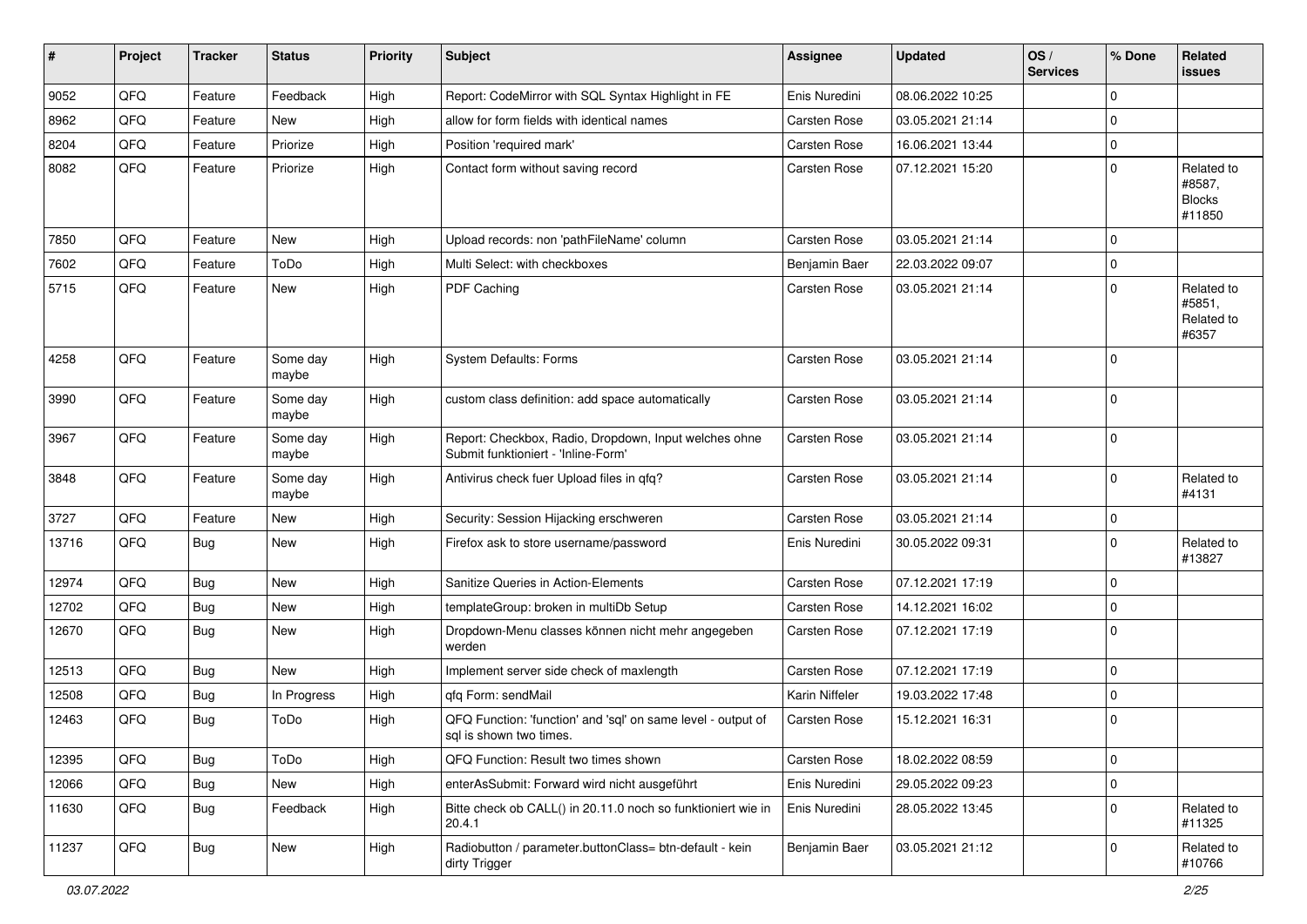| #     | Project | <b>Tracker</b> | <b>Status</b> | <b>Priority</b> | <b>Subject</b>                                                                   | <b>Assignee</b> | <b>Updated</b>   | OS/<br><b>Services</b> | % Done   | Related<br><b>issues</b>                                             |
|-------|---------|----------------|---------------|-----------------|----------------------------------------------------------------------------------|-----------------|------------------|------------------------|----------|----------------------------------------------------------------------|
| 11057 | QFQ     | <b>Bug</b>     | <b>New</b>    | High            | Checkboxes ohne span.checkmark im Report werden<br>ausgeblendet                  | Benjamin Baer   | 03.05.2021 21:12 |                        | 0        | Related to<br>#11039                                                 |
| 10766 | QFQ     | Bug            | <b>New</b>    | High            | Radiobutton / parameter.buttonClass=btn-default: dynamic<br>update               |                 | 03.05.2021 21:12 |                        | 0        | Related to<br>#11237                                                 |
| 10640 | QFQ     | <b>Bug</b>     | <b>New</b>    | High            | TypeAhead Tag: FE editierbar trotz readOnly                                      | Carsten Rose    | 03.05.2021 21:12 |                        | 0        | Related to<br>#7795                                                  |
| 10508 | QFQ     | <b>Bug</b>     | New           | High            | Multi Form broken on Multi DB Instance                                           | Carsten Rose    | 03.05.2021 21:12 |                        | 0        |                                                                      |
| 10506 | QFQ     | Bug            | New           | High            | Template Group broken on MultiDB instance                                        | Carsten Rose    | 03.05.2021 21:12 |                        | 0        | Related to<br>#10505                                                 |
| 10081 | QFQ     | <b>Bug</b>     | New           | High            | Stale record lock after 'forbidden' character                                    | Carsten Rose    | 03.05.2021 21:12 |                        | 0        | Related to<br>#10082,<br>Related to<br>#9789                         |
| 9789  | QFQ     | Bug            | In Progress   | High            | Record Lock: release to early on 'leave page'                                    | Carsten Rose    | 10.01.2022 09:25 |                        | 100      | Related to<br>#10081.<br>Related to<br>#9173,<br>Related to<br>#8702 |
| 9531  | QFQ     | Bug            | New           | High            | FE File: Dynamic Update / modeSql / required detected<br>even it not set         | Carsten Rose    | 11.06.2021 20:32 |                        | 0        | Related to<br>#12398                                                 |
| 9347  | QFQ     | <b>Bug</b>     | New           | High            | FE.type=upload with dynamic show/hidden: required not<br>detected                | Carsten Rose    | 12.06.2021 10:40 |                        | 0        | Related to<br>#5305,<br>Related to<br>#12398                         |
| 9121  | QFQ     | <b>Bug</b>     | Priorize      | High            | sip links have r and __dbIndexData set                                           | Carsten Rose    | 12.06.2021 10:41 |                        | 0        |                                                                      |
| 8891  | QFQ     | <b>Bug</b>     | <b>New</b>    | High            | formSubmitLog: do not log passwords                                              | Enis Nuredini   | 25.03.2022 09:06 |                        | 0        |                                                                      |
| 8668  | QFQ     | Bug            | New           | High            | Pill disabled: dyamic mode 'hidden' not respected - FE is still<br>required      | Carsten Rose    | 03.05.2021 21:14 |                        | $\Omega$ |                                                                      |
| 8431  | QFQ     | <b>Bug</b>     | <b>New</b>    | High            | autocron.php with wrong path                                                     | Carsten Rose    | 03.05.2021 21:14 |                        | 0        |                                                                      |
| 8083  | QFQ     | Bug            | <b>New</b>    | High            | FormEditor: primary table list does not respect<br>'indexDb={{indexData:Y}}'     | Carsten Rose    | 03.05.2021 21:14 |                        | 0        | Has duplicate<br>#6678                                               |
| 7899  | QFQ     | <b>Bug</b>     | <b>New</b>    | High            | Fe.type=password / retype / required: always complain<br>about missing value     | Carsten Rose    | 03.05.2021 21:14 |                        | 0        |                                                                      |
| 7650  | QFQ     | <b>Bug</b>     | New           | High            | Optional do not show 'required' sign on FormElement                              | Carsten Rose    | 03.05.2021 21:14 |                        | 0        |                                                                      |
| 6116  | QFQ     | <b>Bug</b>     | Priorize      | High            | value of checkbox not saved                                                      | Carsten Rose    | 07.12.2021 17:19 |                        | 0        |                                                                      |
| 5459  | QFQ     | <b>Bug</b>     | <b>New</b>    | High            | Multi DB: spread system tables between 'QFQ' and<br>'Data'-DB                    | Carsten Rose    | 03.05.2021 21:14 |                        | 0        | Related to<br>#4720                                                  |
| 5221  | QFQ     | <b>Bug</b>     | New           | High            | Download Dialog: Bleibt stehen in FF wenn Datei<br>automatisch gespeichert wird. | Carsten Rose    | 03.05.2021 21:14 |                        | 0        |                                                                      |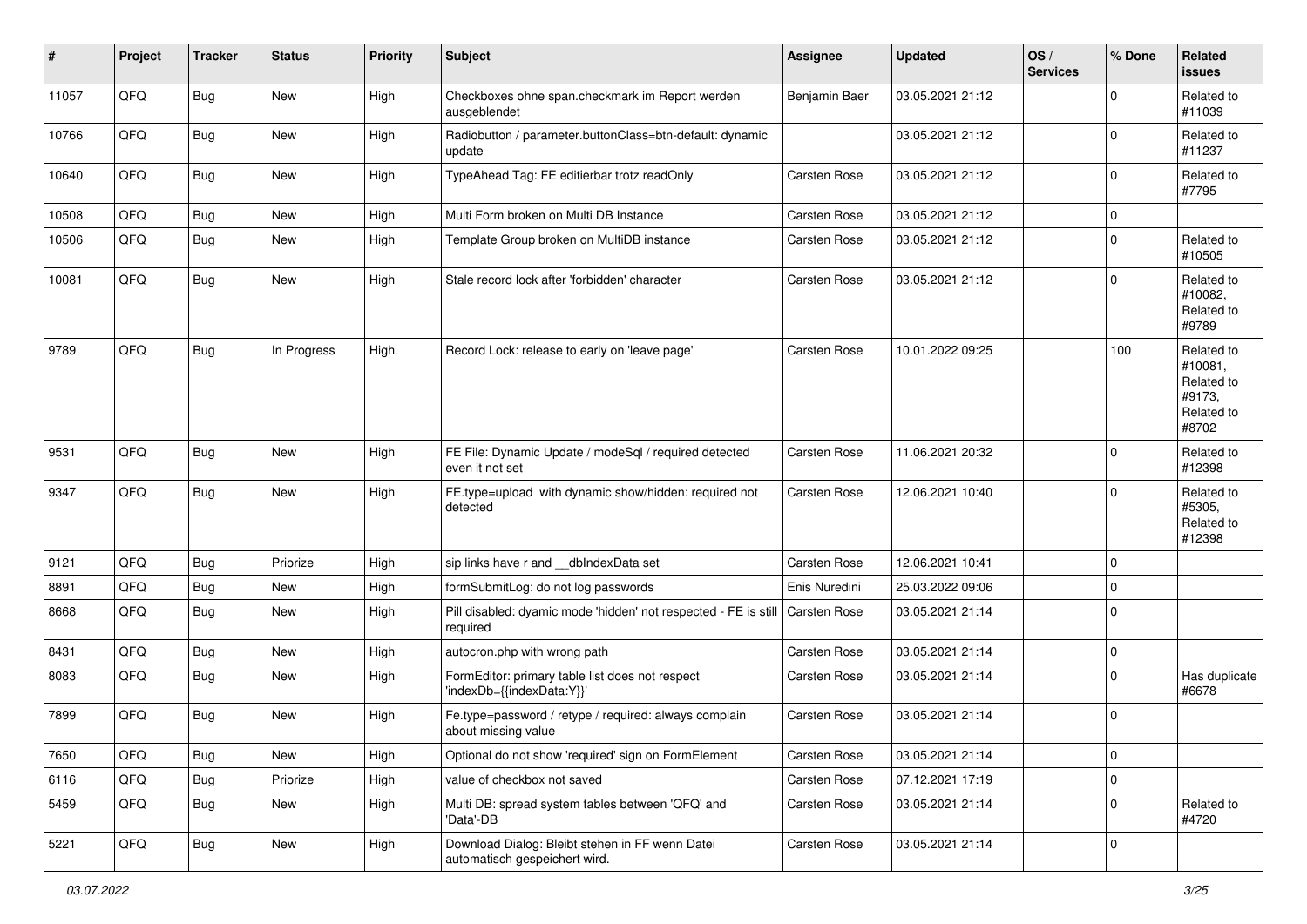| $\vert$ # | Project | <b>Tracker</b> | <b>Status</b>     | <b>Priority</b> | <b>Subject</b>                                                                                         | Assignee               | <b>Updated</b>   | OS/<br><b>Services</b> | % Done      | Related<br>issues                                                                                                                                                     |
|-----------|---------|----------------|-------------------|-----------------|--------------------------------------------------------------------------------------------------------|------------------------|------------------|------------------------|-------------|-----------------------------------------------------------------------------------------------------------------------------------------------------------------------|
| 4279      | QFQ     | Bug            | Some day<br>maybe | High            | config.linkVars lost                                                                                   | Carsten Rose           | 03.05.2021 21:14 |                        | $\Omega$    |                                                                                                                                                                       |
| 3570      | QFQ     | Bug            | Some day<br>maybe | High            | Formular mit prmitnew permitEdit=Always wird nicht<br>aufgerufen (ist leer)                            | Carsten Rose           | 03.05.2021 21:14 |                        | $\pmb{0}$   |                                                                                                                                                                       |
| 3109      | QFQ     | <b>Bug</b>     | Some day<br>maybe | High            | RealUrl: Links werden nicht korrekt gerendert                                                          | Carsten Rose           | 03.05.2021 21:14 |                        | $\pmb{0}$   |                                                                                                                                                                       |
| 3061      | QFQ     | <b>Bug</b>     | Some day<br>maybe | High            | winstitute: mysql connection durcheinander - nmhp17<br>(ag7)/QFQ arbeitet mit DB/Tabellen von biostat. | Carsten Rose           | 03.05.2021 21:14 |                        | $\mathbf 0$ |                                                                                                                                                                       |
| 14376     | QFQ     | Feature        | <b>New</b>        | Normal          | QFQ Bootstrap: if missing, create stored procedures                                                    | Enis Nuredini          | 19.06.2022 16:37 |                        | 0           |                                                                                                                                                                       |
| 14371     | QFQ     | Feature        | Priorize          | Normal          | LDAP via REPORT                                                                                        | Carsten Rose           | 19.06.2022 16:37 |                        | $\pmb{0}$   |                                                                                                                                                                       |
| 14320     | QFQ     | Feature        | ToDo              | Normal          | Allow specific HTML Tags and Attributes: general, TinyMCE                                              | Enis Nuredini          | 17.06.2022 10:44 |                        | $\pmb{0}$   | Related to<br>#12664,<br>Related to<br>#12039,<br>Related to<br>#11702,<br>Related to<br>#7239,<br>Related to<br>#3708,<br>Related to<br>#3646,<br>Related to<br>#880 |
| 14290     | QFQ     | Feature        | Priorize          | Normal          | FormEditor: Show Table Definition                                                                      | Carsten Rose           | 19.06.2022 16:37 |                        | $\mathbf 0$ |                                                                                                                                                                       |
| 14227     | QFQ     | Feature        | <b>New</b>        | Normal          | Selenium Konkurrenz: cypress.io                                                                        | Enis Nuredini          | 28.05.2022 11:02 |                        | $\pmb{0}$   |                                                                                                                                                                       |
| 14185     | QFQ     | Feature        | <b>New</b>        | Normal          | External/Autocron.php - better suitable directory                                                      | Support: System        | 28.05.2022 11:03 |                        | $\pmb{0}$   |                                                                                                                                                                       |
| 14090     | QFQ     | Feature        | <b>New</b>        | Normal          | Nützliche _script funktionen                                                                           | <b>Carsten Rose</b>    | 28.05.2022 11:03 |                        | $\pmb{0}$   |                                                                                                                                                                       |
| 14028     | QFQ     | Feature        | <b>New</b>        | Normal          | Required notification: visual nicer                                                                    | Enis Nuredini          | 28.05.2022 11:01 |                        | $\pmb{0}$   |                                                                                                                                                                       |
| 13945     | QFQ     | Feature        | New               | Normal          | As _link: content before/after link                                                                    | Enis Nuredini          | 28.05.2022 11:01 |                        | $\pmb{0}$   | Related to<br>#12262                                                                                                                                                  |
| 13900     | QFQ     | Feature        | Priorize          | Normal          | Selenium: Check das Cookie/PDF funktioniert                                                            | Enis Nuredini          | 25.03.2022 12:45 |                        | $\mathbf 0$ |                                                                                                                                                                       |
| 13843     | QFQ     | Feature        | <b>New</b>        | Normal          | Create JWT via QFQ                                                                                     | Carsten Rose           | 19.03.2022 17:42 |                        | $\pmb{0}$   |                                                                                                                                                                       |
| 13841     | QFQ     | Feature        | <b>New</b>        | Normal          | Create PDF via iText - evaluate                                                                        | Carsten Rose           | 19.03.2022 17:42 |                        | $\mathbf 0$ |                                                                                                                                                                       |
| 13700     | QFQ     | Feature        | <b>New</b>        | Normal          | Redesign qfq.io Seite                                                                                  | Carsten Rose           | 19.03.2022 17:43 |                        | 0           |                                                                                                                                                                       |
| 13609     | QFQ     | Feature        | New               | Normal          | QFQ Introduction: Seite aufloesen                                                                      | Philipp<br>Gröbelbauer | 28.05.2022 11:02 |                        | $\pmb{0}$   |                                                                                                                                                                       |
| 13608     | QFQ     | Feature        | Some day<br>maybe | Normal          | Automatic Browser Language Redirect                                                                    | Enis Nuredini          | 17.06.2022 08:35 |                        | $\mathbf 0$ |                                                                                                                                                                       |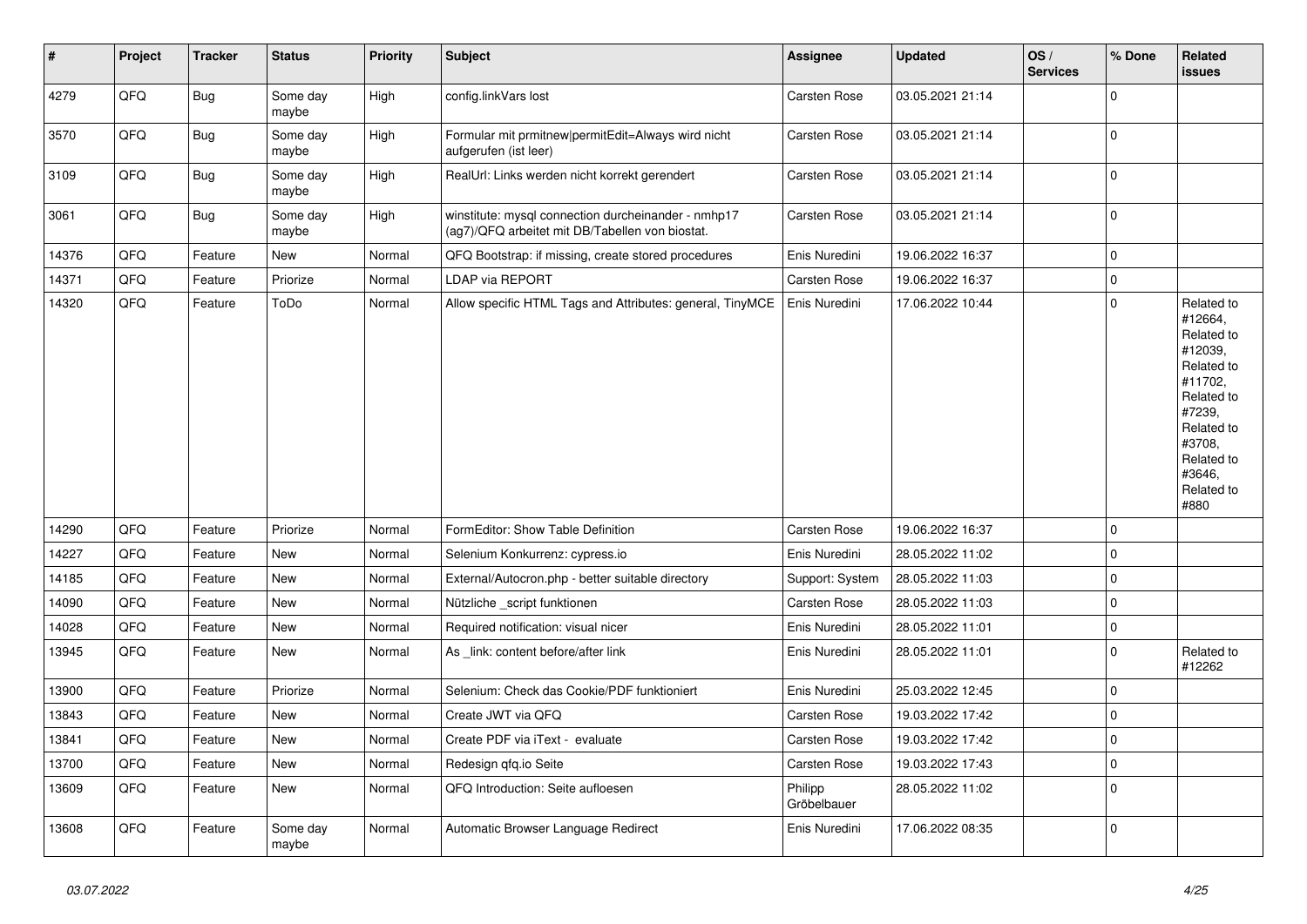| #     | Project | <b>Tracker</b> | <b>Status</b>              | <b>Priority</b> | <b>Subject</b>                                                                              | <b>Assignee</b>     | <b>Updated</b>   | OS/<br><b>Services</b> | % Done      | Related<br>issues                                                      |
|-------|---------|----------------|----------------------------|-----------------|---------------------------------------------------------------------------------------------|---------------------|------------------|------------------------|-------------|------------------------------------------------------------------------|
| 13572 | QFQ     | Feature        | Feedback                   | Normal          | Form Load: misleading error message on trying to load non<br>existent primary record        | Enis Nuredini       | 16.05.2022 23:16 |                        | 100         |                                                                        |
| 13566 | QFQ     | Feature        | Ready to sync<br>(develop) | Normal          | Delete config-example.qfq.php file                                                          | Carsten Rose        | 23.12.2021 09:25 |                        | 0           |                                                                        |
| 13467 | QFQ     | Feature        | New                        | Normal          | ChangeLog Generator                                                                         | Carsten Rose        | 19.03.2022 17:46 |                        | $\mathbf 0$ | Related to<br>#11460                                                   |
| 13354 | QFQ     | Feature        | New                        | Normal          | Using Websocket in QFQ                                                                      | <b>Carsten Rose</b> | 10.11.2021 15:47 |                        | 0           |                                                                        |
| 13330 | QFQ     | Feature        | In Progress                | Normal          | Multi Form: Upload                                                                          | Carsten Rose        | 07.11.2021 12:40 |                        | 50          | Related to<br>#9706                                                    |
| 12679 | QFQ     | Feature        | New                        | Normal          | tablesorter: custom column width                                                            | Carsten Rose        | 16.06.2021 11:10 |                        | 0           |                                                                        |
| 12664 | QFQ     | Feature        | New                        | Normal          | TinyMCE: report/remove malicous HTML/JS Code                                                | Carsten Rose        | 19.03.2022 17:47 |                        | $\mathbf 0$ | Related to<br>#14320                                                   |
| 12632 | QFQ     | Feature        | New                        | Normal          | TinyMCE: Prepare CSS classes for images                                                     | Carsten Rose        | 04.06.2021 14:35 |                        | 100         | Blocked by<br>#12186                                                   |
| 12630 | QFQ     | Feature        | In Progress                | Normal          | Input: date[time]: min / max values                                                         | Enis Nuredini       | 20.06.2022 18:31 |                        | $\mathbf 0$ | Related to<br>#10096,<br>Related to<br>#14302,<br>Related to<br>#14303 |
| 12611 | QFQ     | Feature        | Some day<br>maybe          | Normal          | Refactoring: Bootstrap with Lazy Loading                                                    | <b>Carsten Rose</b> | 08.06.2022 10:37 |                        | $\mathbf 0$ | Related to<br>#12490,<br>Related to<br>#10013,<br>Related to<br>#7732  |
| 12603 | QFQ     | Feature        | New                        | Normal          | Dropdown (Select), Radio, checkbox:<br>itemListAlways={{!SELECT key, value}}                | Carsten Rose        | 19.03.2022 17:47 |                        | 0           |                                                                        |
| 12584 | QFQ     | Feature        | Feedback                   | Normal          | T3 v10 migration script: replace alias-patterns (v11)                                       | Carsten Rose        | 28.05.2022 11:12 |                        | 100         |                                                                        |
| 12556 | QFQ     | Feature        | New                        | Normal          | Pills Title: colored = static or dynamic on allrequiredgiven                                | Benjamin Baer       | 19.03.2022 17:49 |                        | 0           |                                                                        |
| 12504 | QFQ     | Feature        | Priorize                   | Normal          | sql.log: report fe.id                                                                       | Carsten Rose        | 05.05.2021 22:09 |                        | $\mathbf 0$ |                                                                        |
| 12503 | QFQ     | Feature        | Priorize                   | Normal          | Detect dangerous UPDATE statement with missing WHERE                                        | Carsten Rose        | 05.05.2021 22:09 |                        | 0           |                                                                        |
| 12490 | QFQ     | Feature        | New                        | Normal          | Loading Plugins in QFQ - see what tinymce does. (lazy<br>loading)                           | Benjamin Baer       | 08.06.2022 10:37 |                        | $\mathbf 0$ | Related to<br>#12611,<br>Related to<br>#10013,<br>Related to<br>#7732  |
| 12480 | QFQ     | Feature        | New                        | Normal          | If QFQ upgrade is running, block further request                                            | Carsten Rose        | 03.05.2021 20:45 |                        | $\mathbf 0$ |                                                                        |
| 12477 | QFQ     | Feature        | New                        | Normal          | Support for refactoring: Form, FormElement, diverse<br>Tabellen/Spalten, tt-content Records | Carsten Rose        | 03.05.2021 20:45 |                        | $\mathbf 0$ |                                                                        |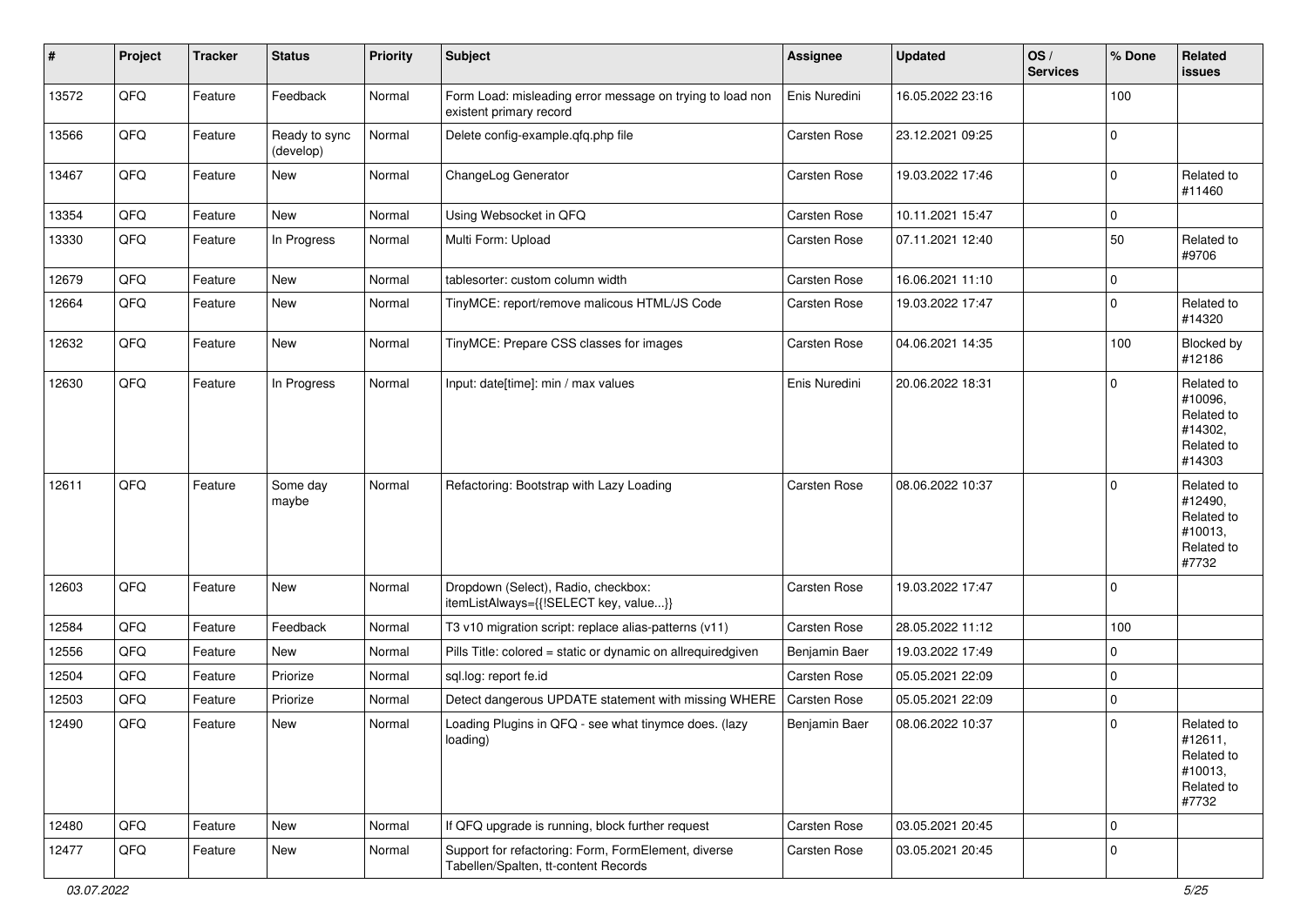| $\vert$ # | Project | <b>Tracker</b> | <b>Status</b>     | <b>Priority</b> | <b>Subject</b>                                                                                                      | <b>Assignee</b>     | <b>Updated</b>   | OS/<br><b>Services</b> | % Done              | Related<br><b>issues</b>                                                    |
|-----------|---------|----------------|-------------------|-----------------|---------------------------------------------------------------------------------------------------------------------|---------------------|------------------|------------------------|---------------------|-----------------------------------------------------------------------------|
| 12476     | QFQ     | Feature        | New               | Normal          | clearMe: a) should trigger 'dirty', b) sticky on textarea resize                                                    | Benjamin Baer       | 04.01.2022 08:40 |                        | $\Omega$            | Related to<br>#9528                                                         |
| 12474     | QFQ     | Feature        | New               | Normal          | Check BaseConfigURL if it is given and the the last char is '/'                                                     | <b>Carsten Rose</b> | 03.05.2021 20:45 |                        | $\mathbf 0$         |                                                                             |
| 12465     | QFQ     | Feature        | New               | Normal          | QFQ Function: use in FE to fill StoreRecord                                                                         | Carsten Rose        | 05.05.2021 21:58 |                        | 0                   |                                                                             |
| 12452     | QFQ     | Feature        | Priorize          | Normal          | BaseURL: alsways with '/' at the end                                                                                | Carsten Rose        | 19.06.2022 13:45 |                        | 0                   | Related to<br>#10782                                                        |
| 12440     | QFQ     | Feature        | In Progress       | Normal          | Typo3 V10 upgrade (durchfuehren und testen)                                                                         | Carsten Rose        | 21.03.2022 09:53 |                        | 50                  | Related to<br>#12357,<br>Related to<br>#12067,<br>Related to<br>#10661      |
| 12439     | QFQ     | Feature        | In Progress       | Normal          | TinyMCE Paste from Word & Character Count/Limit                                                                     | <b>Carsten Rose</b> | 05.05.2021 22:15 |                        | $\mathbf 0$         |                                                                             |
| 12413     | QFQ     | Feature        | New               | Normal          | STORE_TYPO3: enhance for {{be_users.email:T}},<br>{{fe_users.email:T}}                                              | Carsten Rose        | 03.05.2021 20:45 |                        | 0                   | Related to<br>#12412,<br>Related to<br>#10012                               |
| 12412     | QFQ     | Feature        | New               | Normal          | Action/Escape qualifier 'e' (empty), '0': if given, an empty<br>string (or '0') will be treated as 'not found'      | Carsten Rose        | 08.05.2021 09:40 |                        | $\mathbf 0$         | Related to<br>#12413,<br>Related to<br>#10012                               |
| 12400     | QFQ     | Feature        | New               | Normal          | Tutorial ist in QFQ Doku, Wird in der Suche gefunden, es<br>gibt aber kein Menupunkt - Inhalt ueberpruefen          | Carsten Rose        | 03.05.2021 20:45 |                        | 0                   |                                                                             |
| 12337     | QFQ     | Feature        | Some day<br>maybe | Normal          | Database.php: better caching                                                                                        | Carsten Rose        | 16.09.2021 15:10 |                        | $\mathbf 0$         |                                                                             |
| 12330     | QFQ     | Feature        | <b>New</b>        | Normal          | Copy to input field / text area / TinyMCE                                                                           | <b>Carsten Rose</b> | 07.04.2021 09:01 |                        | $\mathsf{O}\xspace$ |                                                                             |
| 12315     | QFQ     | Feature        | Some day<br>maybe | Normal          | Form History (Diffs) / Backups                                                                                      | Carsten Rose        | 16.09.2021 15:10 |                        | $\mathbf 0$         |                                                                             |
| 12269     | QFQ     | Feature        | <b>New</b>        | Normal          | 2FA - Login                                                                                                         | Carsten Rose        | 03.05.2021 20:45 |                        | 0                   |                                                                             |
| 12262     | QFQ     | Feature        | ToDo              | Normal          | Form buttons on top: more customable                                                                                | Enis Nuredini       | 17.06.2022 10:44 |                        | 0                   | Related to<br>#13945, Has<br>duplicate<br>#4046, Has<br>duplicate<br>#10080 |
| 12163     | QFQ     | Feature        | New               | Normal          | Checkbox: table wrap                                                                                                | Carsten Rose        | 03.05.2021 20:51 |                        | $\mathbf 0$         |                                                                             |
| 12162     | QFQ     | Feature        | New               | Normal          | FE.type=sendmail: personalized mailing (several mails) via<br>template                                              | Carsten Rose        | 03.05.2021 20:45 |                        | $\mathbf 0$         |                                                                             |
| 12156     | QFQ     | Feature        | New               | Normal          | Form: Optional disable 'leave page'                                                                                 |                     | 03.05.2021 20:45 |                        | $\mathsf{O}\xspace$ |                                                                             |
| 12146     | QFQ     | Feature        | New               | Normal          | Autocron Job: Anzeigen wann der naechste Job ausgefuehrt   Carsten Rose<br>wird, resp das er nicht ausgefuehrt wird |                     | 15.03.2021 15:23 |                        | $\mathbf 0$         |                                                                             |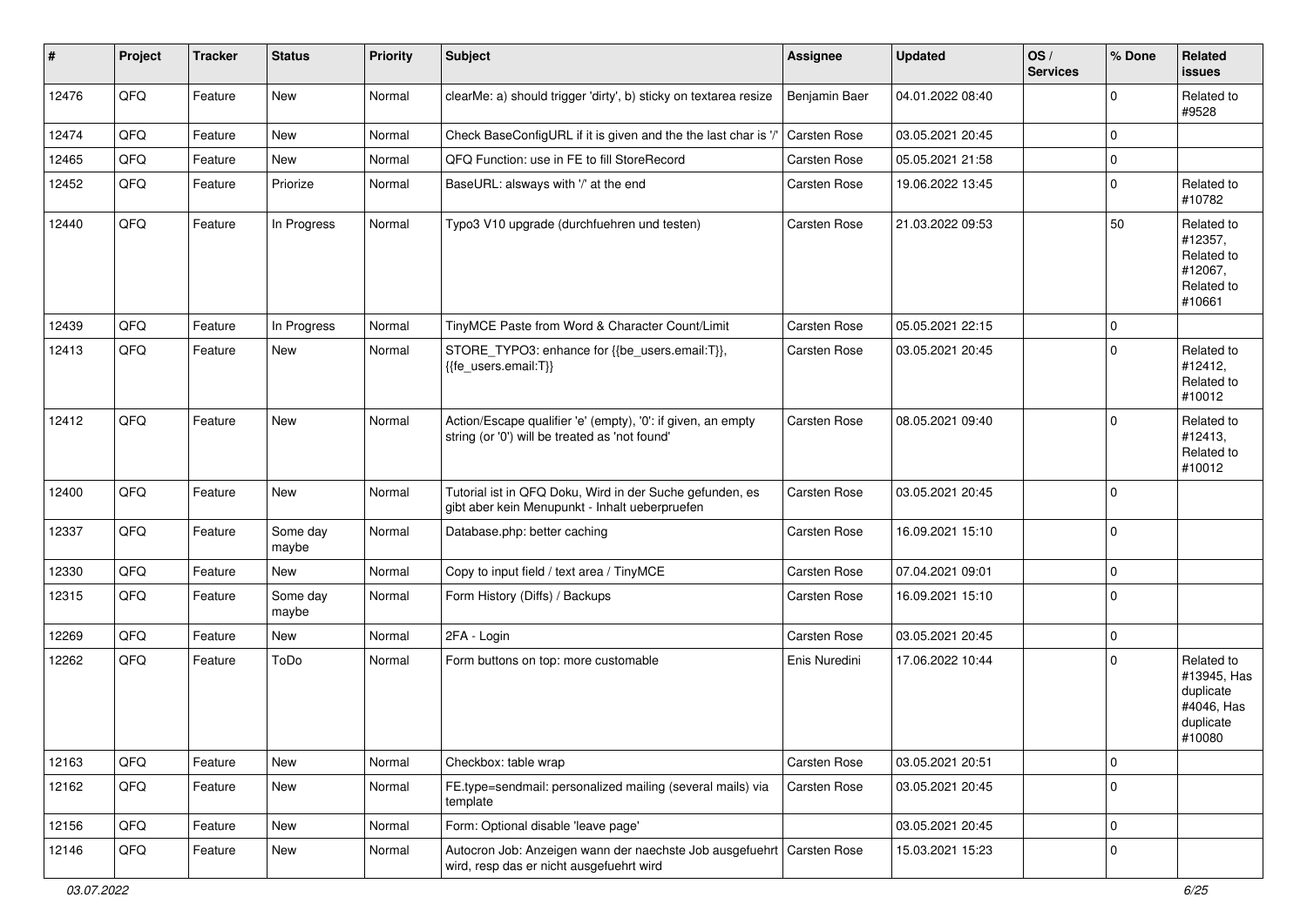| #     | Project    | <b>Tracker</b> | <b>Status</b>     | <b>Priority</b> | <b>Subject</b>                                                                                       | <b>Assignee</b>                                        | <b>Updated</b>   | OS/<br><b>Services</b> | % Done      | Related<br><b>issues</b>                     |                      |
|-------|------------|----------------|-------------------|-----------------|------------------------------------------------------------------------------------------------------|--------------------------------------------------------|------------------|------------------------|-------------|----------------------------------------------|----------------------|
| 12135 | QFQ        | Feature        | <b>New</b>        | Normal          | Subrecord: Notiz                                                                                     |                                                        | 24.04.2021 16:58 |                        | $\Omega$    |                                              |                      |
| 12119 | QFQ        | Feature        | New               | Normal          | AS paged: error message missing if there ist no 'r'<br>argument.                                     | Carsten Rose                                           | 03.05.2021 20:51 |                        | 0           |                                              |                      |
| 12109 | QFQ        | Feature        | New               | Normal          | Donwload Link: Plain, SIP, Persistent Link, Peristent SIP -<br>new notation                          | Carsten Rose                                           | 03.05.2021 20:45 |                        | 0           | Related to<br>#12085                         |                      |
| 12039 | QFQ        | Feature        | <b>New</b>        | Normal          | Missing htmlSpecialChar() in pre processing on form submit                                           |                                                        | 18.02.2021 00:09 |                        | 0           | Related to<br>#14320                         |                      |
| 12038 | QFQ        | Feature        | New               | Normal          | a) STORE_VAR: filenameOnlyStripUniq, b) SP:<br>QSTRIPUNIQ()                                          |                                                        | 17.02.2021 23:55 |                        | $\Omega$    |                                              |                      |
| 12024 | QFQ        | Feature        | New               | Normal          | Excel Export: text columns by default decode<br>htmlspeciachar()                                     | Carsten Rose                                           | 17.02.2021 23:55 |                        | $\Omega$    | Related to<br>#12022                         |                      |
| 12023 | QFQ        | Feature        | New               | Normal          | MySQL Stored Precdure: QDECODESPECIALCHAR()                                                          | Carsten Rose                                           | 16.02.2021 11:16 |                        | 0           | Related to<br>#12022                         |                      |
| 11980 | QFQ        | Feature        | In Progress       | Normal          | protected verzeichnis MUSS geschützt werden                                                          | Carsten Rose                                           | 07.09.2021 13:30 |                        | 0           |                                              |                      |
| 11955 | QFQ        | Feature        | <b>New</b>        | Normal          | subrecord: new title option to set <th> attributes - e.g. to<br/>customize tablesorter options.</th> | attributes - e.g. to<br>customize tablesorter options. | Carsten Rose     | 03.05.2021 20:47       |             | 0                                            | Related to<br>#11775 |
| 11892 | QFQ        | Feature        | New               | Normal          | tablesorter: columns with links are hard to order - new<br>qualifier 'Y: <ord>'</ord>                | Enis Nuredini                                          | 23.03.2022 09:22 |                        | 0           |                                              |                      |
| 11775 | QFQ        | Feature        | New               | Normal          | Subrecord Tooltip pro Feld                                                                           | Carsten Rose                                           | 18.12.2020 15:22 |                        | $\Omega$    | Related to<br>#11955                         |                      |
| 11747 | QFQ        | Feature        | New               | Normal          | Maintenance Page with Redirect                                                                       | Carsten Rose                                           | 03.05.2021 20:47 |                        | 0           | Related to<br>#11741                         |                      |
| 11716 | QFQ        | Feature        | New               | Normal          | Form an beliebiger Stelle im Report anzeigen                                                         |                                                        | 09.12.2020 09:47 |                        | 0           |                                              |                      |
| 11702 | QFQ        | Feature        | New               | Normal          | HTML Special Char makes no sense for 'allbut' if '&' is<br>forbidden                                 | Carsten Rose                                           | 07.12.2021 16:35 |                        | $\Omega$    | Related to<br>#5112,<br>Related to<br>#14320 |                      |
| 11535 | QFQ        | Feature        | New               | Normal          | Ability to create SQL columns in frontend QFQ forms                                                  |                                                        | 17.11.2020 12:11 |                        | $\mathbf 0$ |                                              |                      |
| 11534 | QFQ        | Feature        | New               | Normal          | Report: Action on selected rows - Table batchprocessing<br>feature                                   |                                                        | 18.11.2020 08:15 |                        | 0           |                                              |                      |
| 11523 | QFQ        | Feature        | New               | Normal          | Mit dynamic Update erkennen, ob Upload gemacht wurde                                                 | Carsten Rose                                           | 13.11.2020 15:07 |                        | 0           | Related to<br>#9533                          |                      |
| 11516 | <b>QFQ</b> | i Feature      | New               | Normal          | Multi Page Form (Previous/Next Buttons)                                                              | Carsten Rose                                           | 16.03.2021 17:52 |                        | $\pmb{0}$   |                                              |                      |
| 11504 | QFQ        | Feature        | New               | Normal          | Dynamic Update: Button text update for 'Save',' Close' &<br>'Delete'                                 | Carsten Rose                                           | 12.11.2020 23:44 |                        | 0           |                                              |                      |
| 11460 | QFQ        | Feature        | New               | Normal          | Easier creation of changelog: gitchangelog                                                           | Carsten Rose                                           | 12.06.2021 10:20 |                        | $\mathbf 0$ | Related to<br>#13467                         |                      |
| 11323 | QFQ        | Feature        | Some day<br>maybe | Normal          | Report Frontend Editor Modal + Codemirror                                                            | Carsten Rose                                           | 16.09.2021 15:10 |                        | 0           | Related to<br>#11036                         |                      |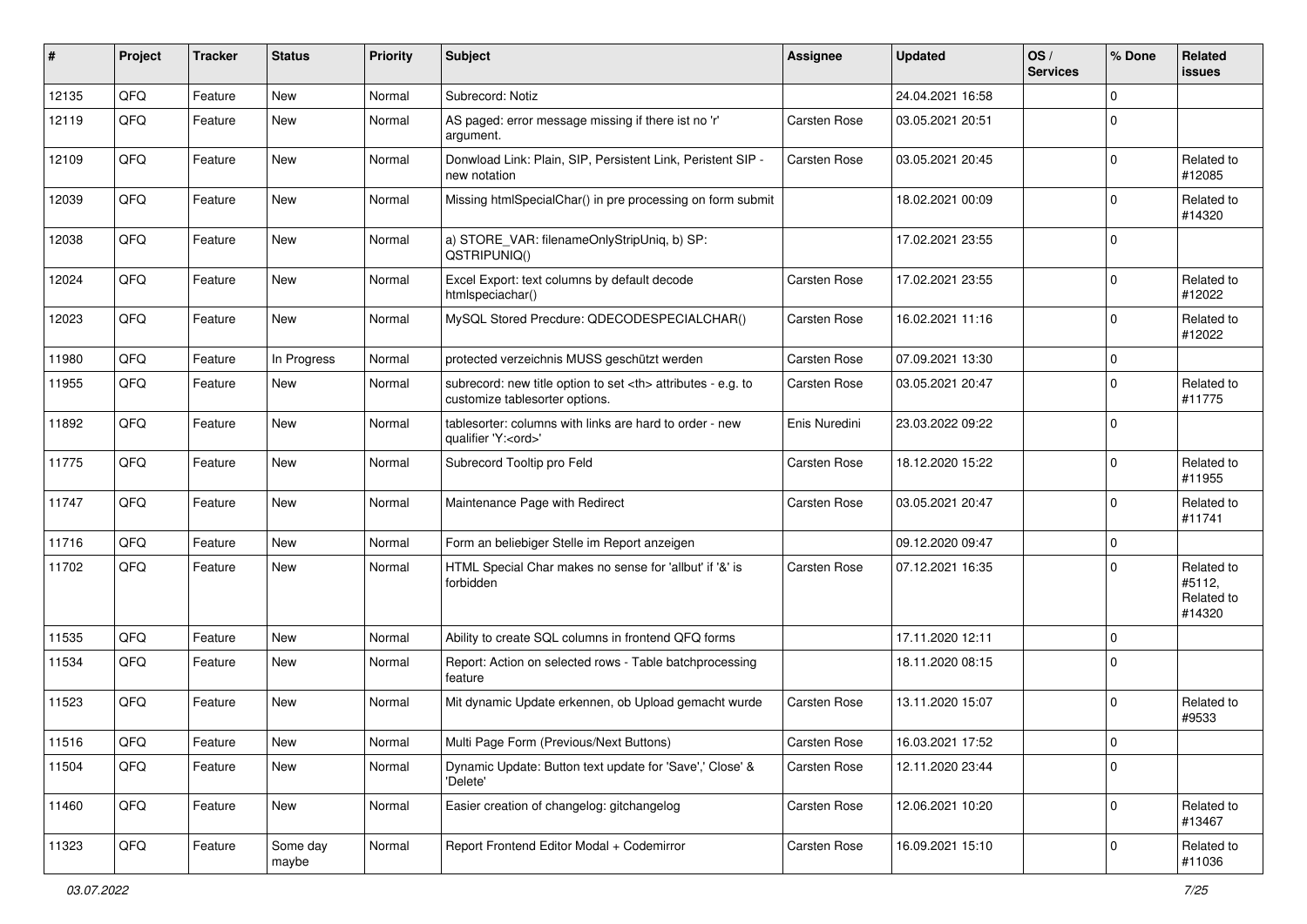| #     | Project | <b>Tracker</b> | <b>Status</b>     | <b>Priority</b> | <b>Subject</b>                                                                      | <b>Assignee</b> | <b>Updated</b>   | OS/<br><b>Services</b> | % Done              | Related<br>issues                            |
|-------|---------|----------------|-------------------|-----------------|-------------------------------------------------------------------------------------|-----------------|------------------|------------------------|---------------------|----------------------------------------------|
| 11322 | QFQ     | Feature        | Some day<br>maybe | Normal          | Form Element JSON - (multiline parameter field)                                     | Carsten Rose    | 16.09.2021 15:10 |                        | 0                   |                                              |
| 11320 | QFQ     | Feature        | Priorize          | Normal          | Typo3 Version 10 support                                                            | Carsten Rose    | 05.05.2021 22:09 |                        | $\mathbf 0$         |                                              |
| 11217 | QFQ     | Feature        | Some day<br>maybe | Normal          | <b>Extend Script Functionality</b>                                                  | Carsten Rose    | 16.09.2021 15:10 |                        | $\Omega$            |                                              |
| 11080 | QFQ     | Feature        | New               | Normal          | Send MQTT messages                                                                  | Carsten Rose    | 29.08.2020 19:49 |                        | $\mathbf 0$         |                                              |
| 11076 | QFQ     | Feature        | In Progress       | Normal          | SELECT  AS _websocket                                                               | Carsten Rose    | 30.08.2020 17:49 |                        | $\mathbf 0$         |                                              |
| 11036 | QFQ     | Feature        | Some day<br>maybe | Normal          | inline report editor permissions                                                    | Carsten Rose    | 16.09.2021 15:09 |                        | $\mathbf 0$         | Related to<br>#11323                         |
| 10996 | QFQ     | Feature        | New               | Normal          | Download video via sip: no seek                                                     | Carsten Rose    | 12.08.2020 14:18 |                        | $\mathbf 0$         |                                              |
| 10979 | QFQ     | Feature        | New               | Normal          | Ajax Calls an API - dataReport                                                      | Carsten Rose    | 11.05.2022 12:15 |                        | $\mathbf 0$         |                                              |
| 10976 | QFQ     | Feature        | <b>New</b>        | Normal          | Excel Export Verbesserungen                                                         | Carsten Rose    | 06.08.2020 10:56 |                        | $\mathbf 0$         |                                              |
| 10874 | QFQ     | Feature        | New               | Normal          | Erstellen eines Foreign Keys in der Tabelle "FormElement"                           |                 | 13.07.2020 10:11 |                        | $\pmb{0}$           |                                              |
| 10819 | QFQ     | Feature        | New               | Normal          | Persistent SIP - second try                                                         | Carsten Rose    | 29.06.2020 23:02 |                        | $\mathbf 0$         | Related to<br>#6261                          |
| 10793 | QFQ     | Feature        | In Progress       | Normal          | <b>Update NPM Packages</b>                                                          | Carsten Rose    | 07.09.2021 13:25 |                        | $30\,$              |                                              |
| 10782 | QFQ     | Feature        | Feedback          | Normal          | Tiny MCE: Image Upload                                                              | Enis Nuredini   | 16.05.2022 23:16 |                        | $\mathbf 0$         | Related to<br>#12452                         |
| 10763 | QFQ     | Feature        | New               | Normal          | form accessed and submitted despite logout?                                         |                 | 16.06.2020 11:43 |                        | $\mathbf 0$         |                                              |
| 10745 | QFQ     | Feature        | Some day<br>maybe | Normal          | Tablesorter Excel Export                                                            | Carsten Rose    | 16.09.2021 15:09 |                        | $\mathbf 0$         |                                              |
| 10738 | QFQ     | Feature        | Some day<br>maybe | Normal          | CORS headers for external API requests                                              |                 | 10.06.2020 14:00 |                        | $\mathbf 0$         |                                              |
| 10716 | QFQ     | Feature        | Some day<br>maybe | Normal          | Business Logic mit Externen Skripten                                                | Carsten Rose    | 16.09.2021 15:10 |                        | $\mathbf 0$         | Related to<br>#10713,<br>Related to<br>#8217 |
| 10714 | QFQ     | Feature        | New               | Normal          | multi Table Form                                                                    | Carsten Rose    | 16.03.2021 18:44 |                        | $\mathbf 0$         |                                              |
| 10593 | QFQ     | Feature        | New               | Normal          | label2: text behind input element                                                   | Carsten Rose    | 16.05.2020 10:57 |                        | 0                   |                                              |
| 10569 | QFQ     | Feature        | Priorize          | Normal          | link blank more safe                                                                | Enis Nuredini   | 25.03.2022 12:44 |                        | $\mathbf 0$         |                                              |
| 10463 | QFQ     | Feature        | New               | Normal          | Report_link: expliztes setzen von HTML Tags (Bedarf fuer<br>'data-selenium' & 'id') | Enis Nuredini   | 23.03.2022 09:23 |                        | $\mathbf 0$         | Related to<br>#7648                          |
| 10443 | QFQ     | Feature        | In Progress       | Normal          | Konzept_api / _live                                                                 | Carsten Rose    | 07.05.2020 09:39 |                        | $\mathsf{O}\xspace$ |                                              |
| 10384 | QFQ     | Feature        | New               | Normal          | Parameter Exchange QFQ Instances                                                    |                 | 07.05.2020 09:38 |                        | $\pmb{0}$           |                                              |
| 10345 | QFQ     | Feature        | New               | Normal          | Templates - Patterns QFQ Style                                                      |                 | 03.05.2021 21:01 |                        | $\pmb{0}$           | Related to<br>#10713                         |
| 10124 | QFQ     | Feature        | Feedback          | Normal          | qfq AAI-Login                                                                       | Karin Niffeler  | 07.05.2020 09:36 |                        | $\pmb{0}$           |                                              |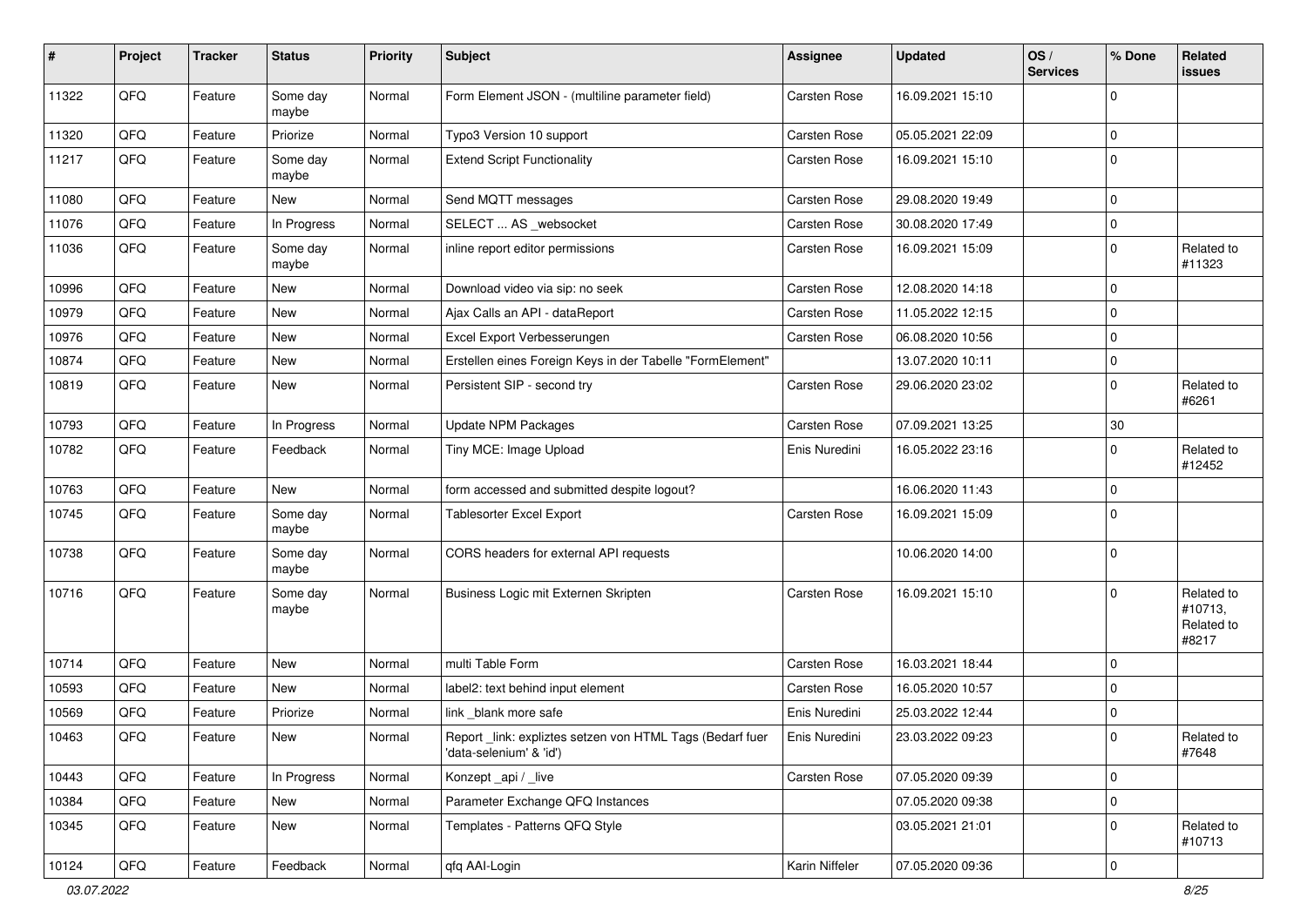| $\sharp$ | Project | <b>Tracker</b> | <b>Status</b>     | <b>Priority</b> | <b>Subject</b>                                                                                                                        | <b>Assignee</b>     | <b>Updated</b>   | OS/<br><b>Services</b> | % Done      | Related<br><b>issues</b>                                               |
|----------|---------|----------------|-------------------|-----------------|---------------------------------------------------------------------------------------------------------------------------------------|---------------------|------------------|------------------------|-------------|------------------------------------------------------------------------|
| 10119    | QFQ     | Feature        | New               | Normal          | Dropdown (selectlist) & TypeAhead: format and catagorize<br>list                                                                      | Carsten Rose        | 07.05.2020 09:36 |                        | $\Omega$    |                                                                        |
| 10116    | QFQ     | Feature        | Some day<br>maybe | Normal          | TypeAhead: Tag - show inside 'input' element                                                                                          | Carsten Rose        | 16.09.2021 15:09 |                        | $\mathbf 0$ |                                                                        |
| 10115    | QFQ     | Feature        | New               | Normal          | TypeAhead: static list                                                                                                                | Carsten Rose        | 26.02.2020 16:42 |                        | 100         |                                                                        |
| 10095    | QFQ     | Feature        | Some day<br>maybe | Normal          | Generic Gitlab Integration into QFQ                                                                                                   | Carsten Rose        | 16.09.2021 15:10 |                        | $\mathbf 0$ |                                                                        |
| 10080    | QFQ     | Feature        | New               | Normal          | Popup on 'save' / 'close': configure dialog (answer<br>yes/no/cancle/)                                                                | Carsten Rose        | 28.03.2021 20:52 |                        | $\mathbf 0$ | Is duplicate of<br>#12262                                              |
| 10015    | QFQ     | Feature        | Priorize          | Normal          | Monospace in Textarea                                                                                                                 | Carsten Rose        | 03.02.2020 13:40 |                        | $\mathbf 0$ |                                                                        |
| 10014    | QFQ     | Feature        | New               | Normal          | Manual.rst: describe behaviour and process order of<br>fillStoreVar, slaveId, sqlBefore,                                              | Carsten Rose        | 01.02.2020 22:31 |                        | $\mathbf 0$ |                                                                        |
| 10013    | QFQ     | Feature        | Some day<br>maybe | Normal          | FE.typ=editor: CodeMirror                                                                                                             | Carsten Rose        | 08.06.2022 10:37 |                        | $\mathbf 0$ | Related to<br>#12611,<br>Related to<br>#12490,<br>Related to<br>#7732  |
| 10012    | QFQ     | Feature        | Priorize          | Normal          | redirectAllMailTo: {{beEmail:T}}                                                                                                      | Carsten Rose        | 08.05.2021 09:54 |                        | $\mathbf 0$ | Related to<br>#12412,<br>Related to<br>#12413,<br>Related to<br>#10011 |
| 10011    | QFQ     | Feature        | Priorize          | Normal          | Offer new STORE_TYPO3 Variable 'beUser', 'beEmail'                                                                                    | Carsten Rose        | 08.05.2021 09:51 |                        | 0           | Related to<br>#10012,<br>Related to<br>#12511                          |
| 10005    | QFQ     | Feature        | Priorize          | Normal          | Report / special column name:  AS _calendar                                                                                           | <b>Carsten Rose</b> | 03.06.2020 17:28 |                        | $\mathbf 0$ |                                                                        |
| 10003    | QFQ     | Feature        | Priorize          | Normal          | fieldset: stronger visualize group                                                                                                    | Benjamin Baer       | 12.02.2020 08:13 |                        | $\mathbf 0$ |                                                                        |
| 9983     | QFQ     | Feature        | New               | Normal          | Report Notation: new keyword 'range'                                                                                                  | Carsten Rose        | 01.02.2020 15:55 |                        | $\mathbf 0$ |                                                                        |
| 9968     | QFQ     | Feature        | Priorize          | Normal          | Tooltip in Links for Developer                                                                                                        | Carsten Rose        | 01.02.2020 23:17 |                        | 0           |                                                                        |
| 9928     | QFQ     | Feature        | Priorize          | Normal          | SpecialColumnName: a) Deprecated: ' AS "_+tag " ', b)<br>New: ' AS "_ <tag1><tag2>"'</tag2></tag1>                                    | Carsten Rose        | 01.02.2020 23:17 |                        | 0           | Related to<br>#9929                                                    |
| 9927     | QFQ     | Feature        | New               | Normal          | QFQ Update: a) Update nur machen wenn BE User<br>eingeloggt ist., b) Bei Fehler genaue Meldung welcher<br>Updateschritt Probleme hat. | Carsten Rose        | 22.01.2020 12:59 |                        | $\mathbf 0$ |                                                                        |
| 9900     | QFQ     | Feature        | Priorize          | Normal          | Generic API Call: tt-content record >> JSON                                                                                           | Carsten Rose        | 01.02.2020 10:13 |                        | $\mathbf 0$ |                                                                        |
| 9853     | QFQ     | Feature        | New               | Normal          | Check das SQL / QFQ / Mail Logfile geschrieben wird                                                                                   |                     | 09.01.2020 11:15 |                        | $\mathbf 0$ |                                                                        |
| 9811     | QFQ     | Feature        | New               | Normal          | Report: tag every n'th row                                                                                                            | Carsten Rose        | 01.02.2020 23:22 |                        | $\pmb{0}$   |                                                                        |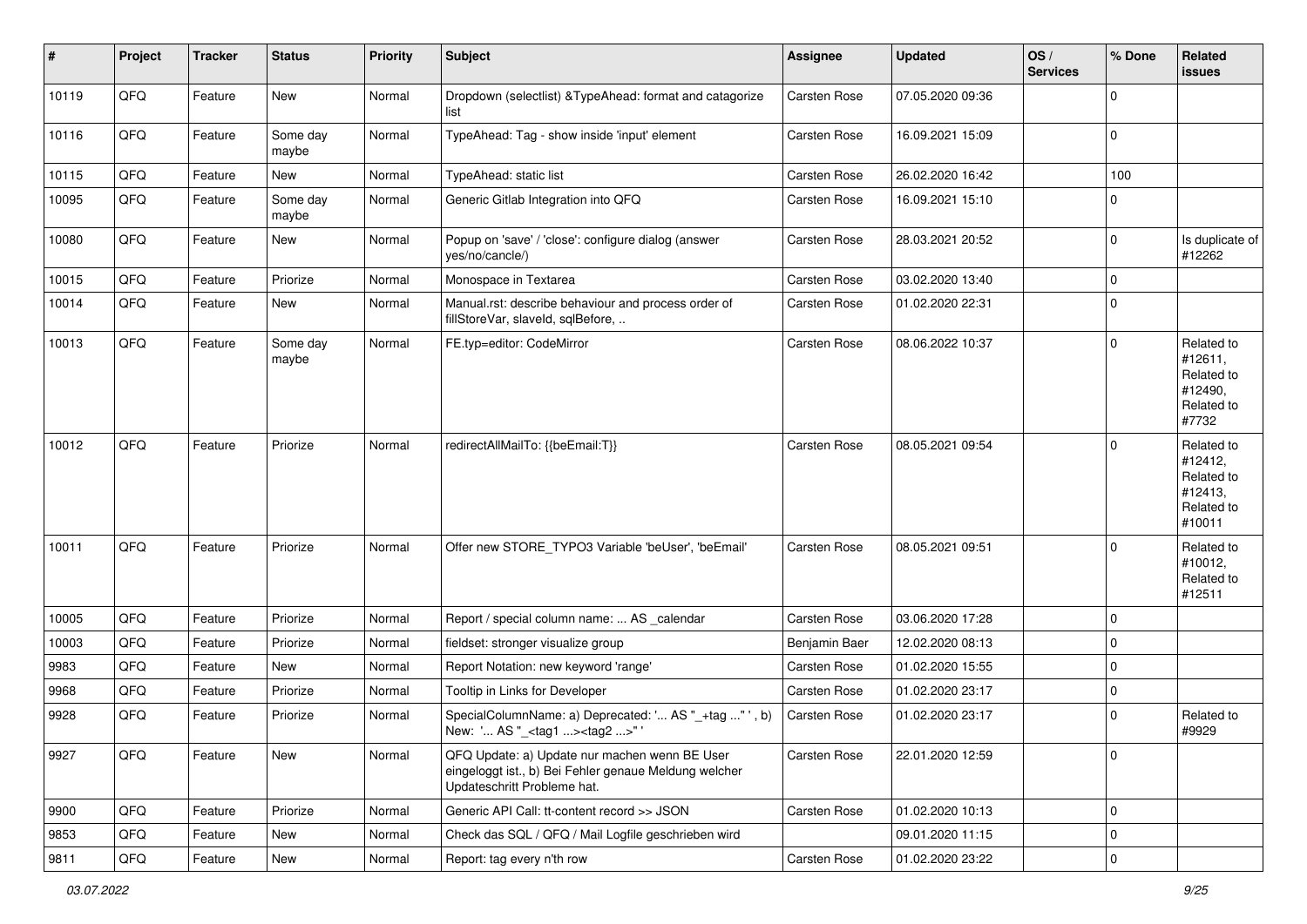| #    | Project | <b>Tracker</b> | <b>Status</b>     | <b>Priority</b> | <b>Subject</b>                                                                  | Assignee            | <b>Updated</b>   | OS/<br><b>Services</b> | % Done      | <b>Related</b><br><b>issues</b>                                      |
|------|---------|----------------|-------------------|-----------------|---------------------------------------------------------------------------------|---------------------|------------------|------------------------|-------------|----------------------------------------------------------------------|
| 9781 | QFQ     | Feature        | <b>New</b>        | Normal          | Button: CSS class to make buttons smaller                                       | Carsten Rose        | 01.02.2020 23:22 |                        | $\Omega$    |                                                                      |
| 9777 | QFQ     | Feature        | <b>New</b>        | Normal          | Logging QFQ Variables                                                           | Carsten Rose        | 16.12.2019 17:17 |                        | $\Omega$    |                                                                      |
| 9707 | QFQ     | Feature        | New               | Normal          | SIP security: encode pageld and check pageld on decode                          | <b>Carsten Rose</b> | 01.02.2020 23:22 |                        | $\mathbf 0$ |                                                                      |
| 9706 | QFQ     | Feature        | New               | Normal          | Multi File Upload (hidden template group)                                       | Carsten Rose        | 01.02.2020 23:22 |                        | $\Omega$    | Related to<br>#7521,<br>Related to<br>#5562,<br>Related to<br>#13330 |
| 9704 | QFQ     | Feature        | Some day<br>maybe | Normal          | Thumbnails Generieren beim Splitten von PDF Files                               | Carsten Rose        | 11.12.2019 16:01 |                        | $\Omega$    |                                                                      |
| 9668 | QFQ     | Feature        | Priorize          | Normal          | Form.mode: rename 'hidden' to 'hide'                                            | Carsten Rose        | 05.05.2021 22:14 |                        | $\mathbf 0$ | Related to<br>#6437                                                  |
| 9602 | QFQ     | Feature        | New               | Normal          | Form definition as JSON                                                         | Carsten Rose        | 01.02.2020 23:21 |                        | $\mathbf 0$ | Related to<br>#9600                                                  |
| 9579 | QFQ     | Feature        | Some day<br>maybe | Normal          | Multiform with Process Row                                                      | Carsten Rose        | 11.12.2019 16:01 |                        | $\Omega$    |                                                                      |
| 9537 | QFQ     | Feature        | <b>New</b>        | Normal          | FormEditor: Edit fieldset in FrontEnd                                           | Carsten Rose        | 01.02.2020 23:22 |                        | $\Omega$    |                                                                      |
| 9394 | QFQ     | Feature        | Priorize          | Normal          | REST: allow for non numerical ids in get requests                               | Carsten Rose        | 05.05.2021 22:10 |                        | $\mathbf 0$ |                                                                      |
| 9352 | QFQ     | Feature        | <b>New</b>        | Normal          | FE 'Native' fire slaveld, sqlAfter, sqlIns                                      | Carsten Rose        | 01.02.2020 23:22 |                        | $\mathbf 0$ |                                                                      |
| 9348 | QFQ     | Feature        | <b>New</b>        | Normal          | defaultThumbnailSize: pre render thumbnails                                     | Carsten Rose        | 12.06.2021 09:05 |                        | $\Omega$    |                                                                      |
| 9346 | QFQ     | Feature        | Priorize          | Normal          | beforeSave: check if an upload is given                                         | Carsten Rose        | 11.06.2021 21:18 |                        | $\mathbf 0$ |                                                                      |
| 9221 | QFQ     | Feature        | <b>New</b>        | Normal          | typeAhead: Zeichenlimite ausschalten                                            | Carsten Rose        | 29.06.2022 22:36 |                        | $\Omega$    |                                                                      |
| 9208 | QFQ     | Feature        | <b>New</b>        | Normal          | Manage 'recent' records                                                         | Carsten Rose        | 01.02.2020 23:22 |                        | $\mathbf 0$ |                                                                      |
| 9136 | QFQ     | Feature        | New               | Normal          | Create ZIP files with dynamic PDFs                                              | <b>Carsten Rose</b> | 01.02.2020 23:22 |                        | 0           |                                                                      |
| 9135 | QFQ     | Feature        | Priorize          | Normal          | Progress Bar generic / replace old hourglass download<br>popup                  | Benjamin Baer       | 03.01.2022 07:43 |                        | $\Omega$    |                                                                      |
| 9130 | QFQ     | Feature        | Some day<br>maybe | Normal          | tablesorter: Automatic Row numbering / Zeilenummer                              | Benjamin Baer       | 01.02.2020 23:22 |                        | $\Omega$    |                                                                      |
| 9129 | QFQ     | Feature        | <b>New</b>        | Normal          | sqlValidate: Message as notification, not as error                              | Carsten Rose        | 01.02.2020 23:22 |                        | $\Omega$    | Related to<br>#9128                                                  |
| 9128 | QFQ     | Feature        | New               | Normal          | Error Message: not replaced variables- a) replace back to<br>'{{', b) underline | Carsten Rose        | 01.02.2020 23:22 |                        | $\mathbf 0$ | Related to<br>#9129                                                  |
| 8975 | QFQ     | Feature        | New               | Normal          | Report Notation: 2.0                                                            | Carsten Rose        | 01.02.2020 23:22 |                        | $\mathbf 0$ | Related to<br>#8963                                                  |
| 8963 | QFQ     | Feature        | Priorize          | Normal          | Setting values in a store: flexible way                                         | Carsten Rose        | 05.05.2021 22:10 |                        | $\Omega$    | Related to<br>#8975                                                  |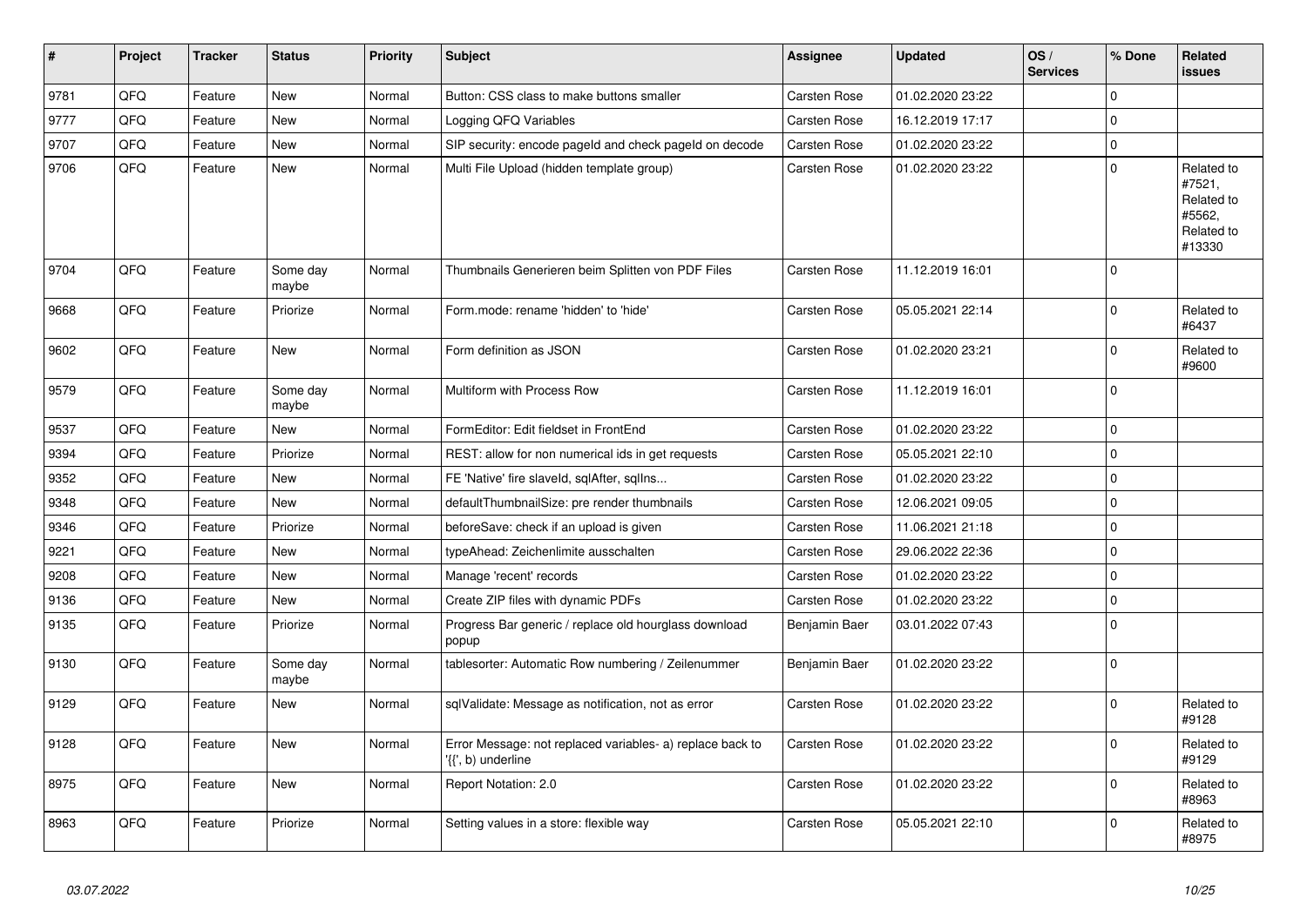| #    | Project | <b>Tracker</b> | <b>Status</b>     | <b>Priority</b> | Subject                                                                                                | <b>Assignee</b> | <b>Updated</b>   | OS/<br><b>Services</b> | % Done              | <b>Related</b><br>issues |
|------|---------|----------------|-------------------|-----------------|--------------------------------------------------------------------------------------------------------|-----------------|------------------|------------------------|---------------------|--------------------------|
| 8894 | QFQ     | Feature        | Some day<br>maybe | Normal          | Documentation Tags Usable in QFQ Application                                                           | Carsten Rose    | 11.12.2019 16:01 |                        | $\mathbf 0$         |                          |
| 8892 | QFQ     | Feature        | Some day<br>maybe | Normal          | Display and Edit SQL Comments in Form Editor                                                           | Carsten Rose    | 11.12.2019 16:01 |                        | $\mathbf 0$         |                          |
| 8806 | QFQ     | Feature        | New               | Normal          | SQL Function nl2br                                                                                     | Carsten Rose    | 01.02.2020 23:22 |                        | $\mathsf{O}\xspace$ |                          |
| 8719 | QFQ     | Feature        | New               | Normal          | extraButtonLock: add support for 0/1                                                                   | Carsten Rose    | 01.02.2020 23:22 |                        | $\mathbf 0$         |                          |
| 8702 | QFQ     | Feature        | New               | Normal          | Load Record which is locked: missing user info                                                         | Carsten Rose    | 11.12.2019 16:16 |                        | $\mathbf 0$         | Related to<br>#9789      |
| 8586 | QFQ     | Feature        | Some day<br>maybe | Normal          | QFQ: Enhance Error message for 'record not found'                                                      | Carsten Rose    | 16.09.2021 15:10 |                        | $\mathbf 0$         |                          |
| 8585 | QFQ     | Feature        | Priorize          | Normal          | Enhance Error message for 'unknown form'                                                               | Carsten Rose    | 01.02.2020 10:13 |                        | $\mathbf 0$         |                          |
| 8584 | QFQ     | Feature        | Priorize          | Normal          | FE 'Action' - never assign to Container (except Template<br>Group)                                     | Carsten Rose    | 01.02.2020 10:13 |                        | $\mathbf 0$         |                          |
| 8522 | QFQ     | Feature        | Some day<br>maybe | Normal          | build QFQ - npm warnings                                                                               | Benjamin Baer   | 01.02.2020 23:19 |                        | 50                  |                          |
| 8520 | QFQ     | Feature        | Some day<br>maybe | Normal          | Bring QFQ to Composer                                                                                  | Carsten Rose    | 16.09.2021 15:10 |                        | $\mathbf 0$         |                          |
| 8336 | QFQ     | Feature        | New               | Normal          | Form > modified > Close New: a) Optional disable popup, b)<br>custom text, c) mode on save: close stay | Carsten Rose    | 01.02.2020 23:22 |                        | $\mathbf 0$         | Related to<br>#8335      |
| 8277 | QFQ     | Feature        | Priorize          | Normal          | fe.parameter.default=                                                                                  | Carsten Rose    | 01.02.2020 23:17 |                        | $\mathbf 0$         | Related to<br>#8113      |
| 8217 | QFQ     | Feature        | New               | Normal          | if-elseif-else construct                                                                               | Carsten Rose    | 16.03.2021 18:41 |                        | $\mathbf 0$         | Related to<br>#10716     |
| 8187 | QFQ     | Feature        | New               | Normal          | Subrecord: enable/hide new button - make new/edit/delete<br>customizeable.                             | Carsten Rose    | 06.03.2021 18:44 |                        | $\mathbf 0$         | Related to<br>#11326     |
| 8101 | QFQ     | Feature        | Some day<br>maybe | Normal          | Password hash: support further hashing methods                                                         | Carsten Rose    | 16.09.2021 15:10 |                        | $\mathbf 0$         |                          |
| 8089 | QFQ     | Feature        | New               | Normal          | Copy/Paste for FormElements                                                                            | Carsten Rose    | 01.02.2020 23:22 |                        | $\mathbf 0$         |                          |
| 8056 | QFQ     | Feature        | Some day<br>maybe | Normal          | Termin Organisation (Reservation)                                                                      |                 | 01.02.2020 23:19 |                        | $\mathbf 0$         | Related to<br>#8658      |
| 8044 | QFQ     | Feature        | Priorize          | Normal          | Transaction: a) Form, b) Report                                                                        | Carsten Rose    | 05.05.2021 22:14 |                        | $\mathbf 0$         | Related to<br>#8043      |
| 8034 | QFQ     | Feature        | Priorize          | Normal          | FormElement 'data': 22.22.2222 should not be accepted                                                  | Carsten Rose    | 01.02.2020 10:13 |                        | 0                   |                          |
| 7965 | QFQ     | Feature        | Priorize          | Normal          | Input type 'text' with visual format - currency                                                        | Benjamin Baer   | 03.01.2022 07:45 |                        | $\mathbf 0$         |                          |
| 7924 | QFQ     | Feature        | New               | Normal          | Radio/Checkbox with Tooltip                                                                            | Carsten Rose    | 01.02.2020 23:22 |                        | $\mathsf 0$         |                          |
| 7921 | QFQ     | Feature        | Some day<br>maybe | Normal          | Rest API Export: URL kuerzer machen                                                                    |                 | 01.02.2020 23:19 |                        | $\mathbf 0$         |                          |
| 7920 | QFG     | Feature        | New               | Normal          | FE: Syntax Highlight, Zeinlenumbruch                                                                   | Carsten Rose    | 01.02.2020 10:03 |                        | $\pmb{0}$           |                          |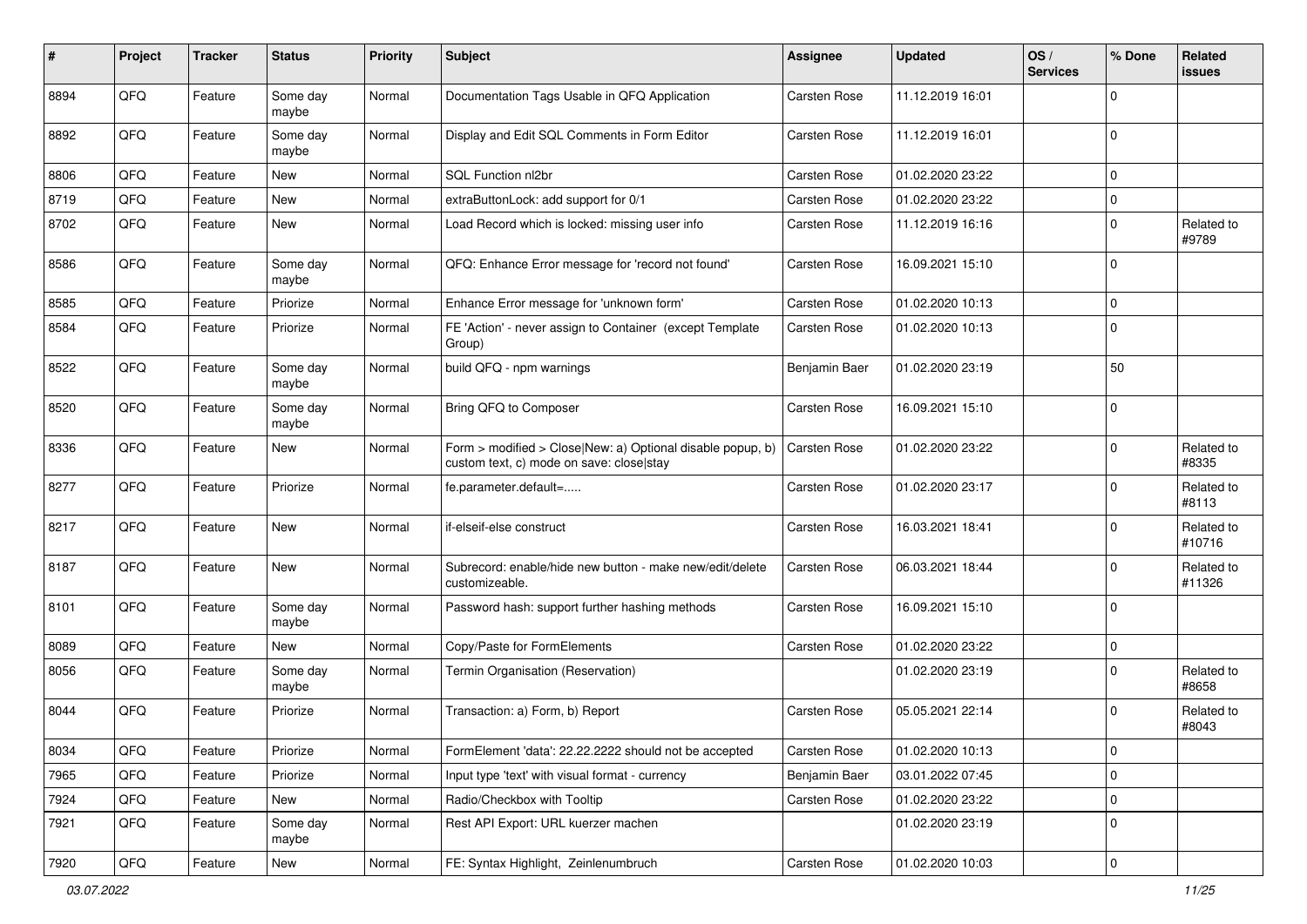| #    | Project | <b>Tracker</b> | <b>Status</b>     | <b>Priority</b> | <b>Subject</b>                                                          | Assignee      | <b>Updated</b>   | OS/<br><b>Services</b> | % Done      | Related<br>issues                                                      |
|------|---------|----------------|-------------------|-----------------|-------------------------------------------------------------------------|---------------|------------------|------------------------|-------------|------------------------------------------------------------------------|
| 7812 | QFQ     | Feature        | <b>New</b>        | Normal          | FE 'Subrecord' - new option 'subrecordShowFilter',<br>'subrecordPaging' | Carsten Rose  | 01.02.2020 23:22 |                        | $\Omega$    |                                                                        |
| 7732 | QFQ     | Feature        | Some dav<br>maybe | Normal          | Javascript: Lazy Loading der add on libs                                | Benjamin Baer | 08.06.2022 10:38 |                        | 0           | Related to<br>#12611,<br>Related to<br>#12490,<br>Related to<br>#10013 |
| 7730 | QFQ     | Feature        | Priorize          | Normal          | SELECT Box: title in between                                            | Benjamin Baer | 01.02.2020 23:22 |                        | $\mathbf 0$ |                                                                        |
| 7683 | QFQ     | Feature        | New               | Normal          | Special column names in '{{ SELECT  AS _link }}' should<br>be detected  | Carsten Rose  | 01.02.2020 23:21 |                        | $\mathbf 0$ |                                                                        |
| 7681 | QFQ     | Feature        | New               | Normal          | Optional switch off 'check for modified record'                         | Carsten Rose  | 01.02.2020 23:21 |                        | $\pmb{0}$   |                                                                        |
| 7660 | QFQ     | Feature        | <b>New</b>        | Normal          | IMAP: import mails to DB, move / delete mails                           | Carsten Rose  | 01.02.2020 09:52 |                        | $\mathbf 0$ |                                                                        |
| 7630 | QFQ     | Feature        | Priorize          | Normal          | detailed error message for simple upload                                | Carsten Rose  | 01.02.2020 10:13 |                        | $\pmb{0}$   |                                                                        |
| 7522 | QFQ     | Feature        | Priorize          | Normal          | Inserting default index.html to folder (Avoid Apache<br>Indexing)       | Carsten Rose  | 01.02.2020 10:13 |                        | $\mathbf 0$ |                                                                        |
| 7521 | QFQ     | Feature        | <b>New</b>        | Normal          | TemplateGroup: fe.type=upload                                           | Carsten Rose  | 01.02.2020 23:21 |                        | $\mathbf 0$ | Related to<br>#9706                                                    |
| 7520 | QFQ     | Feature        | <b>New</b>        | Normal          | QR Code:  AS _qr ( AS _link)                                            | Carsten Rose  | 01.02.2020 23:22 |                        | $\mathbf 0$ |                                                                        |
| 7519 | QFQ     | Feature        | <b>New</b>        | Normal          | Select: Multi                                                           | Carsten Rose  | 01.02.2020 23:22 |                        | $\mathbf 0$ |                                                                        |
| 7481 | QFQ     | Feature        | New               | Normal          | Detect 'BaseUrl' automatically                                          | Carsten Rose  | 01.02.2020 23:21 |                        | $\pmb{0}$   |                                                                        |
| 7480 | QFQ     | Feature        | New               | Normal          | Record History (Undo / Redo)                                            | Carsten Rose  | 11.12.2019 16:16 |                        | $\mathbf 0$ | Related to<br>#2361                                                    |
| 7453 | QFQ     | Feature        | Some day<br>maybe | Normal          | import / export forms QFQ                                               | Carsten Rose  | 16.09.2021 15:10 |                        | $\mathbf 0$ |                                                                        |
| 7452 | QFQ     | Feature        | Some day<br>maybe | Normal          | automate deployment new QFQ version                                     | Carsten Rose  | 16.09.2021 15:10 |                        | $\mathbf 0$ |                                                                        |
| 7342 | QFQ     | Feature        | <b>New</b>        | Normal          | add content $=$ hide this                                               | Carsten Rose  | 01.02.2020 23:21 |                        | $\pmb{0}$   |                                                                        |
| 7336 | QFQ     | Feature        | Some day<br>maybe | Normal          | PDF Upload: disallow PDFs with specific Meta information                | Carsten Rose  | 11.12.2019 16:01 |                        | $\mathbf 0$ |                                                                        |
| 7290 | QFQ     | Feature        | Priorize          | Normal          | FormEditor: title as textarea if LEN(title)>60                          | Carsten Rose  | 01.02.2020 10:13 |                        | $\mathbf 0$ | Blocked by<br>#7682                                                    |
| 7280 | QFQ     | Feature        | <b>New</b>        | Normal          | recently used table                                                     | Carsten Rose  | 01.02.2020 23:21 |                        | $\pmb{0}$   |                                                                        |
| 7278 | QFQ     | Feature        | Some day<br>maybe | Normal          | Form: Wert vordefinieren der immer gesetzt wird                         |               | 02.05.2021 09:27 |                        | $\mathbf 0$ |                                                                        |
| 7239 | QFQ     | Feature        | New               | Normal          | TinyMCE: html tag whitelist                                             | Carsten Rose  | 01.02.2020 23:21 |                        | $\mathbf 0$ | Related to<br>#14320                                                   |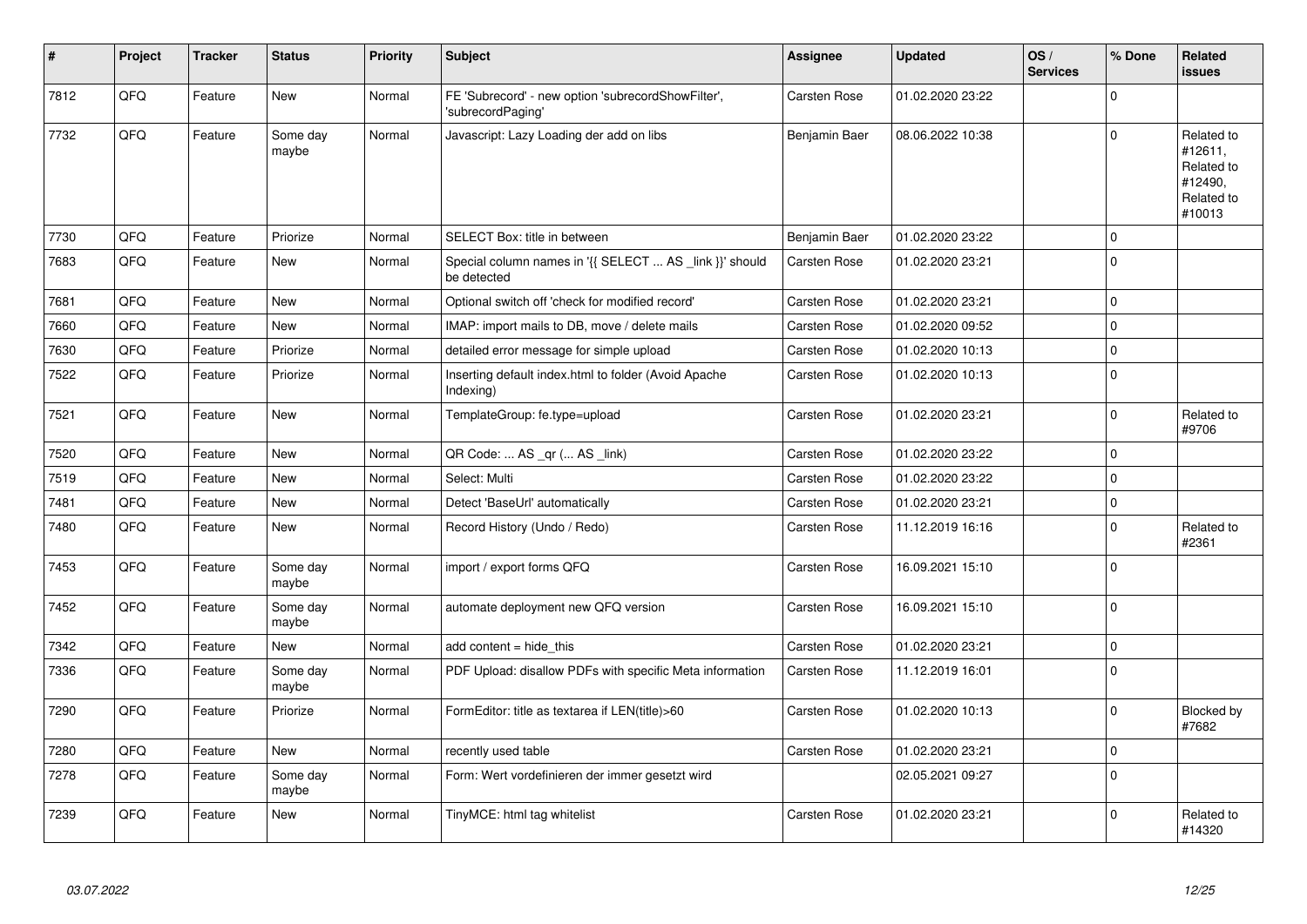| #    | Project | <b>Tracker</b> | <b>Status</b>     | <b>Priority</b> | <b>Subject</b>                                                                                                             | <b>Assignee</b> | <b>Updated</b>   | OS/<br><b>Services</b> | % Done      | Related<br>issues      |
|------|---------|----------------|-------------------|-----------------|----------------------------------------------------------------------------------------------------------------------------|-----------------|------------------|------------------------|-------------|------------------------|
| 7229 | QFQ     | Feature        | Some day<br>maybe | Normal          | New FormElement.type: Button                                                                                               |                 | 01.02.2021 12:32 |                        | $\Omega$    |                        |
| 7217 | QFQ     | Feature        | Priorize          | Normal          | Download: notice User if `_sip=?` is missing                                                                               | Carsten Rose    | 01.02.2020 10:13 |                        | 0           |                        |
| 7175 | QFQ     | Feature        | New               | Normal          | Upload: md5 hash as filename                                                                                               | Carsten Rose    | 01.02.2020 23:21 |                        | $\mathbf 0$ |                        |
| 7119 | QFQ     | Feature        | New               | Normal          | Upload: scaleDownWidth, scaleDownHeight                                                                                    | Carsten Rose    | 01.02.2020 23:21 |                        | 0           |                        |
| 7109 | QFQ     | Feature        | New               | Normal          | Dynamic Updates: row/element hide                                                                                          | Carsten Rose    | 01.02.2020 23:22 |                        | $\mathbf 0$ | Has duplicate<br>#4081 |
| 7108 | QFQ     | Feature        | Some day<br>maybe | Normal          | QFQ Wrap Elements                                                                                                          |                 | 11.12.2019 16:01 |                        | $\Omega$    |                        |
| 7107 | QFQ     | Feature        | Some day<br>maybe | Normal          | Showcase Registration Tool: Anmeldung / Administration :<br>Liste Anmeldungen / Emaileinaldung                             | Carsten Rose    | 11.12.2019 16:01 |                        | $\mathbf 0$ |                        |
| 7106 | QFQ     | Feature        | Some day<br>maybe | Normal          | Beispiel Nummerierung von Rows in Report                                                                                   |                 | 11.12.2019 16:01 |                        | $\mathbf 0$ |                        |
| 7105 | QFQ     | Feature        | Some day<br>maybe | Normal          | Beispiel wie man in einer zweiten Tabelle speichert.                                                                       |                 | 11.12.2019 16:01 |                        | $\mathbf 0$ |                        |
| 7104 | QFQ     | Feature        | Some day<br>maybe | Normal          | Manual: hint about escaping if '\r' appears in mail body                                                                   |                 | 11.12.2019 16:01 |                        | $\mathbf 0$ |                        |
| 7102 | QFQ     | Feature        | New               | Normal          | Comment sign in report: '#' and '--'                                                                                       | Carsten Rose    | 01.02.2020 23:21 |                        | $\mathbf 0$ |                        |
| 7100 | QFQ     | Feature        | Some day<br>maybe | Normal          | Download: log access, max downloads, time limit                                                                            |                 | 01.02.2020 23:19 |                        | $\Omega$    |                        |
| 7099 | QFQ     | Feature        | New               | Normal          | Redesign FormEditor                                                                                                        | Carsten Rose    | 01.02.2020 23:21 |                        | $\mathbf 0$ |                        |
| 6998 | QFQ     | Feature        | Priorize          | Normal          | Form: with debug=on show column information as tooltip of<br>column label                                                  | Carsten Rose    | 01.02.2020 10:13 |                        | $\mathbf 0$ |                        |
| 6992 | QFQ     | Feature        | Some day<br>maybe | Normal          | DB exception: Syntax Highlight                                                                                             |                 | 11.12.2019 16:01 |                        | $\mathbf 0$ | Related to<br>#5450    |
| 6972 | QFQ     | Feature        | Some day<br>maybe | Normal          | Fabric Clipboard / cross browser tab                                                                                       | Benjamin Baer   | 01.02.2020 23:21 |                        | $\mathbf 0$ |                        |
| 6970 | QFQ     | Feature        | Some day<br>maybe | Normal          | tablesorter: default fuer 'sortReset' aendern von 'Ctrl' zu 'Alt'                                                          | Benjamin Baer   | 01.02.2020 23:21 |                        | $\mathbf 0$ |                        |
| 6870 | QFQ     | Feature        | Priorize          | Normal          | Click on '_link' triggers an API call                                                                                      | Benjamin Baer   | 03.01.2022 08:25 |                        | $\mathbf 0$ |                        |
| 6855 | QFQ     | Feature        | New               | Normal          | With {{feUser:U}}!={{feUser:T}}: Save / Delete: only possible<br>with {{feUserSave:U}}='yes' and '{{feUserDelete:U}}='yes' | Carsten Rose    | 01.02.2020 23:21 |                        | $\mathbf 0$ |                        |
| 6801 | QFQ     | Feature        | Priorize          | Normal          | Fabric: Maximize / FullIscreen                                                                                             | Benjamin Baer   | 21.03.2022 09:56 |                        | $\mathbf 0$ |                        |
| 6765 | QFQ     | Feature        | New               | Normal          | Moeglichkeit via QFQ eigene Logs zu schreiben                                                                              | Carsten Rose    | 01.02.2020 23:21 |                        | $\mathbf 0$ |                        |
| 6723 | QFQ     | Feature        | New               | Normal          | Report QFQ Installation and Version                                                                                        | Carsten Rose    | 12.06.2021 09:07 |                        | 0           |                        |
| 6715 | QFQ     | Feature        | Some day<br>maybe | Normal          | Code-Refactoring: dbArray vereinheitlichen                                                                                 | Carsten Rose    | 11.12.2019 16:02 |                        | 0           |                        |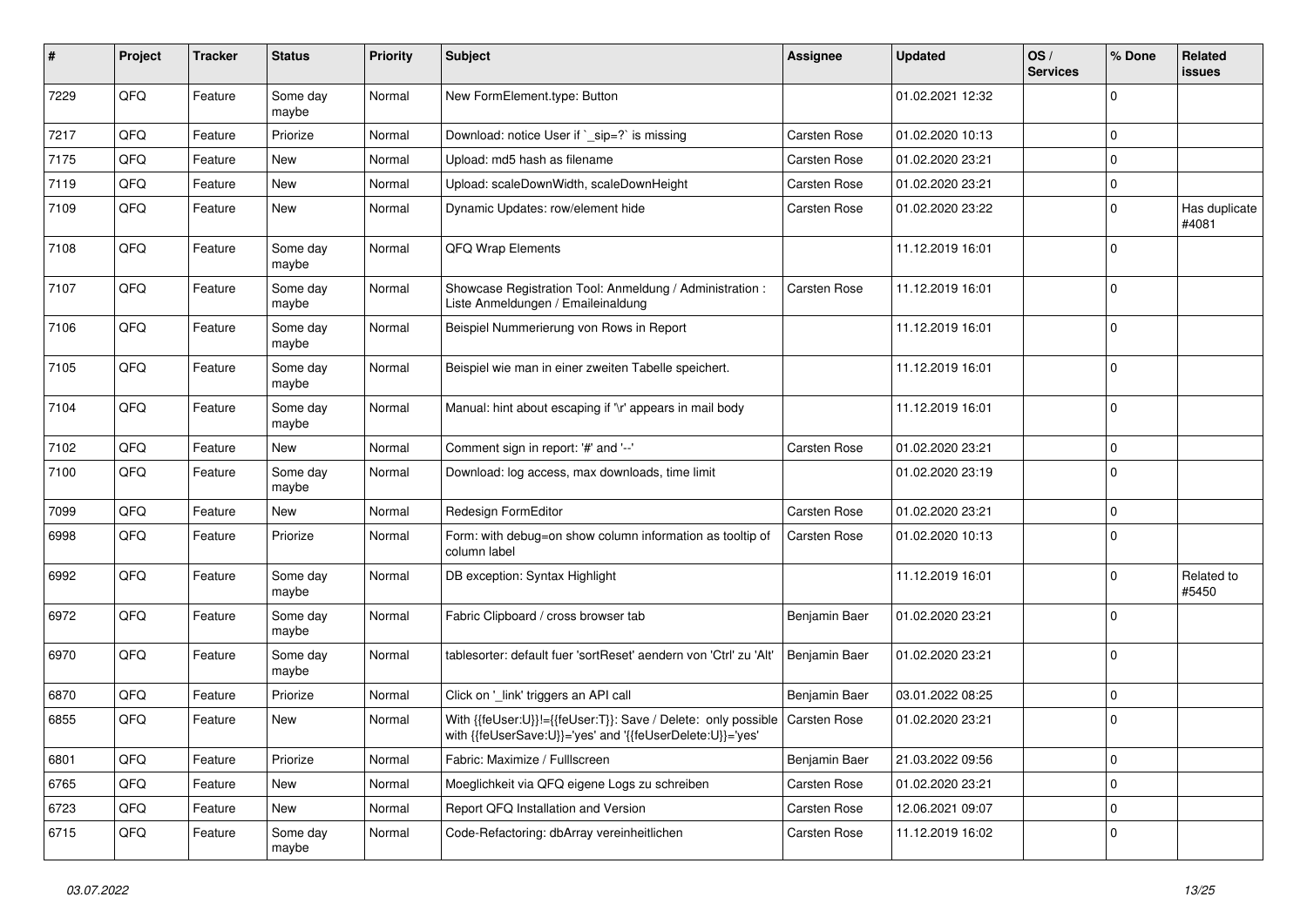| #    | Project | <b>Tracker</b> | <b>Status</b>     | <b>Priority</b> | Subject                                                                                               | <b>Assignee</b>     | <b>Updated</b>   | OS/<br><b>Services</b> | % Done      | Related<br><b>issues</b>                           |
|------|---------|----------------|-------------------|-----------------|-------------------------------------------------------------------------------------------------------|---------------------|------------------|------------------------|-------------|----------------------------------------------------|
| 6704 | QFQ     | Feature        | Some day<br>maybe | Normal          | Upload Mode: Bilder in Notizen rechts sollen aktuellen<br>Upload repräsentieren.                      |                     | 01.02.2020 23:19 |                        | $\mathbf 0$ | Related to<br>#3264                                |
| 6609 | QFQ     | Feature        | New               | Normal          | Formlet: JSON API erweitern                                                                           | Carsten Rose        | 01.02.2020 23:21 |                        | 50          |                                                    |
| 6602 | QFQ     | Feature        | New               | Normal          | Formlet: in Report auf Mausklick ein mini-form oeffnen                                                | Carsten Rose        | 11.12.2019 16:16 |                        | $\mathbf 0$ |                                                    |
| 6594 | QFQ     | Feature        | New               | Normal          | Excel: on download, check if there is a valid sip                                                     | Carsten Rose        | 01.02.2020 23:21 |                        | $\mathbf 0$ |                                                    |
| 6515 | QFQ     | Feature        | Some day<br>maybe | Normal          | Formular: Felder dynamisch ein/ausblenden                                                             |                     | 11.12.2019 16:02 |                        | $\mathbf 0$ |                                                    |
| 6437 | QFQ     | Feature        | New               | Normal          | Neuer Mode Button bei FormElementen                                                                   | Carsten Rose        | 01.02.2020 23:21 |                        | $\mathbf 0$ | Related to<br>#9668,<br><b>Blocked by</b><br>#9678 |
| 6299 | QFQ     | Feature        | Some day<br>maybe | Normal          | Attack detection: log table with invalid SIP access                                                   |                     | 11.12.2019 16:02 |                        | $\mathbf 0$ | Related to<br>#3947                                |
| 6292 | QFQ     | Feature        | New               | Normal          | Download: File speichern mit Hash aber original Filename in<br>der Datenbank vermerken fuer Downloads | <b>Carsten Rose</b> | 01.02.2020 23:21 |                        | $\mathbf 0$ |                                                    |
| 6289 | QFQ     | Feature        | <b>New</b>        | Normal          | Form: Log                                                                                             | Carsten Rose        | 01.02.2020 23:21 |                        | $\mathbf 0$ |                                                    |
| 6288 | QFQ     | Feature        | Some day<br>maybe | Normal          | Best Practice: Erklaeren wie man ein Formular ganz in<br>'weiss' erstellen kann                       |                     | 11.12.2019 16:02 |                        | $\mathbf 0$ |                                                    |
| 6261 | QFQ     | Feature        | New               | Normal          | <b>Persistent SIP</b>                                                                                 | Carsten Rose        | 12.06.2021 09:07 |                        | $\mathbf 0$ | Related to<br>#10819                               |
| 6250 | QFQ     | Feature        | In Progress       | Normal          | Enhance layout: a) Subrecord, b) Subrecord-Title                                                      | Carsten Rose        | 01.02.2020 23:22 |                        | $\mathbf 0$ | Related to<br>#5391                                |
| 6224 | QFQ     | Feature        | Priorize          | Normal          | Dynamic update: fade in/out fields                                                                    | Benjamin Baer       | 21.03.2022 09:50 |                        | $\mathbf 0$ |                                                    |
| 6084 | QFQ     | Feature        | Some day<br>maybe | Normal          | New escape type: 'D' - convert date                                                                   |                     | 01.02.2020 23:19 |                        | $\mathbf 0$ |                                                    |
| 6083 | QFQ     | Feature        | Some day<br>maybe | Normal          | Dynamic Update: Value Check via SQL                                                                   |                     | 11.12.2019 16:02 |                        | $\mathbf 0$ |                                                    |
| 5983 | QFQ     | Feature        | Some day<br>maybe | Normal          | Form Submit (save & update): normalize date/-time FE                                                  | Carsten Rose        | 01.02.2020 23:19 |                        | $\mathbf 0$ |                                                    |
| 5942 | QFQ     | Feature        | Priorize          | Normal          | 'L' and 'type': append to links, generate via '_link' by using<br>'u:' .                              | Carsten Rose        | 01.02.2020 10:13 |                        | $\mathbf 0$ |                                                    |
| 5923 | QFQ     | Feature        | Some day<br>maybe | Normal          | fillStoreSystemBySqlLate                                                                              |                     | 01.02.2020 23:19 |                        | 0           |                                                    |
| 5895 | QFQ     | Feature        | Some day<br>maybe | Normal          | Tutorial: List of all QFQ Features                                                                    |                     | 01.02.2020 23:19 |                        | $\mathbf 0$ |                                                    |
| 5894 | QFQ     | Feature        | Feedback          | Normal          | Typeahead in Report: show/hide rows dynamically                                                       | Carsten Rose        | 18.02.2022 08:50 |                        | $\Omega$    | Related to<br>#5893,<br>Related to<br>#5885        |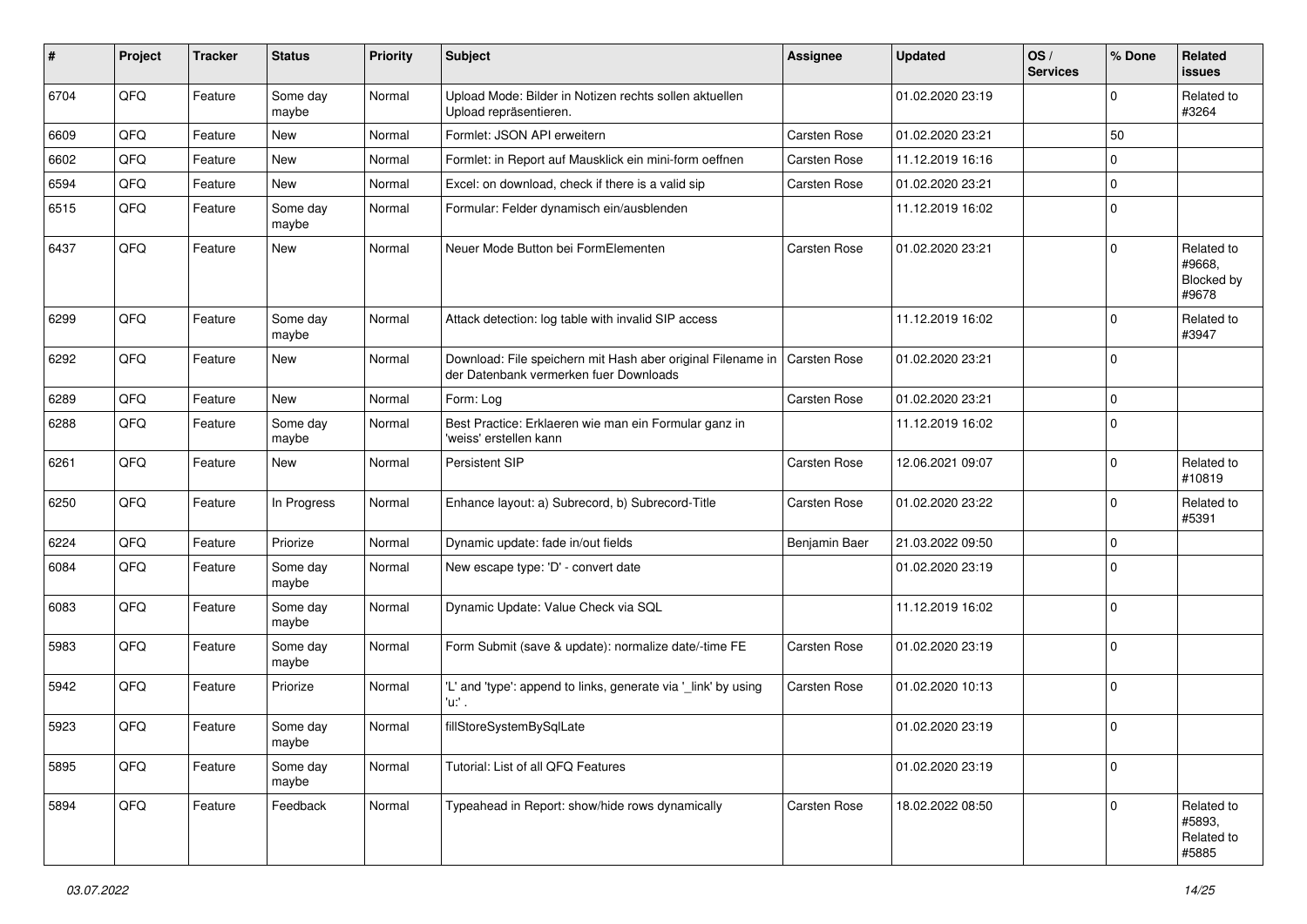| $\#$ | Project | <b>Tracker</b> | <b>Status</b>     | <b>Priority</b> | <b>Subject</b>                                                                                     | <b>Assignee</b>     | <b>Updated</b>   | OS/<br><b>Services</b> | % Done      | Related<br>issues                           |
|------|---------|----------------|-------------------|-----------------|----------------------------------------------------------------------------------------------------|---------------------|------------------|------------------------|-------------|---------------------------------------------|
| 5893 | QFQ     | Feature        | Some day<br>maybe | Normal          | Edit on double-click                                                                               |                     | 01.02.2020 23:19 |                        | 0           | Related to<br>#5894                         |
| 5892 | QFQ     | Feature        | Some day<br>maybe | Normal          | QFQ should use T3 API to manipulate FE GROUP<br>membership                                         |                     | 01.02.2020 23:20 |                        | $\Omega$    |                                             |
| 5852 | QFQ     | Feature        | Some day<br>maybe | Normal          | Logging: mail.log / sql.log - im FE anzeigen und via AJAX<br>aktualisieren                         | Carsten Rose        | 01.02.2020 23:19 |                        | $\Omega$    | Related to<br>#5885                         |
| 5851 | QFQ     | Feature        | Some day<br>maybe | Normal          | Queue System implementieren: MQTT, RabbitMQ                                                        |                     | 01.02.2020 23:20 |                        | 0           | Related to<br>#5715                         |
| 5850 | QFQ     | Feature        | Some day<br>maybe | Normal          | Deployment: In QFQ Doc best practice fuer zeitgemaesses<br>Deployment beschreiben                  |                     | 01.02.2020 23:20 |                        | $\mathbf 0$ |                                             |
| 5805 | QFQ     | Feature        | Some day<br>maybe | Normal          | TypeAHead SQL value instead of key stored                                                          |                     | 01.02.2020 23:19 |                        | $\mathbf 0$ | Related to<br>#5444                         |
| 5783 | QFQ     | Feature        | Some day<br>maybe | Normal          | <b>BPMN View/Edit</b>                                                                              |                     | 11.12.2019 16:02 |                        | $\mathbf 0$ |                                             |
| 5782 | QFQ     | Feature        | New               | Normal          | NextCloud API                                                                                      | <b>Carsten Rose</b> | 01.02.2020 10:02 |                        | $\mathbf 0$ |                                             |
| 5695 | QFQ     | Feature        | In Progress       | Normal          | Multiform                                                                                          | Carsten Rose        | 02.01.2021 18:38 |                        | $\mathbf 0$ |                                             |
| 5665 | QFQ     | Feature        | Some day<br>maybe | Normal          | Versuch das '{{!' nicht mehr noetig ist.                                                           | Carsten Rose        | 01.02.2020 23:20 |                        | $\mathbf 0$ | Related to<br>#7432,<br>Related to<br>#7434 |
| 5579 | QFQ     | Feature        | Some day<br>maybe | Normal          | Enhance Doc / Presentation: variable type 'link column type'                                       | Carsten Rose        | 01.02.2020 23:19 |                        | 0           |                                             |
| 5562 | QFQ     | Feature        | Priorize          | Normal          | Drag'n'Drop fuer Uploads                                                                           | Benjamin Baer       | 21.03.2022 09:52 |                        | $\mathbf 0$ | Related to<br>#9706                         |
| 5548 | QFQ     | Feature        | Some day<br>maybe | Normal          | 801 Textfiles/Scriptfiles als Thumbnail                                                            | Carsten Rose        | 07.03.2022 16:26 |                        | $\mathbf 0$ |                                             |
| 5480 | QFQ     | Feature        | Some day<br>maybe | Normal          | QFQ: Dokumentation mit Screenshots versehen                                                        | Carsten Rose        | 01.02.2020 23:20 |                        | $\mathbf 0$ | Related to<br>#9879                         |
| 5455 | QFQ     | Feature        | Some day<br>maybe | Normal          | Mail Redirects grld abhaengig                                                                      |                     | 01.02.2020 23:20 |                        | 0           |                                             |
| 5452 | QFQ     | Feature        | Some day<br>maybe | Normal          | Thumbnails from PDF: bad quality                                                                   |                     | 01.02.2020 23:20 |                        | $\mathbf 0$ |                                             |
| 5428 | QFQ     | Feature        | Some day<br>maybe | Normal          | secure thumbnail: late render on access.                                                           | <b>Carsten Rose</b> | 01.02.2020 23:20 |                        | $\mathbf 0$ |                                             |
| 5389 | QFQ     | Feature        | Some day<br>maybe | Normal          | QFQ Design: Multline label / note                                                                  | Benjamin Baer       | 01.02.2020 23:19 |                        | $\mathbf 0$ |                                             |
| 5366 | QFQ     | Feature        | Priorize          | Normal          | Saving with keyboard shortcuts                                                                     | Benjamin Baer       | 21.03.2022 09:47 |                        | $\mathbf 0$ |                                             |
| 5345 | QFQ     | Feature        | New               | Normal          | Report: UPDATE / INSERT / DELETE statements should<br>trigger subqueries, depending on the result. | <b>Carsten Rose</b> | 27.05.2020 16:11 |                        | 0           |                                             |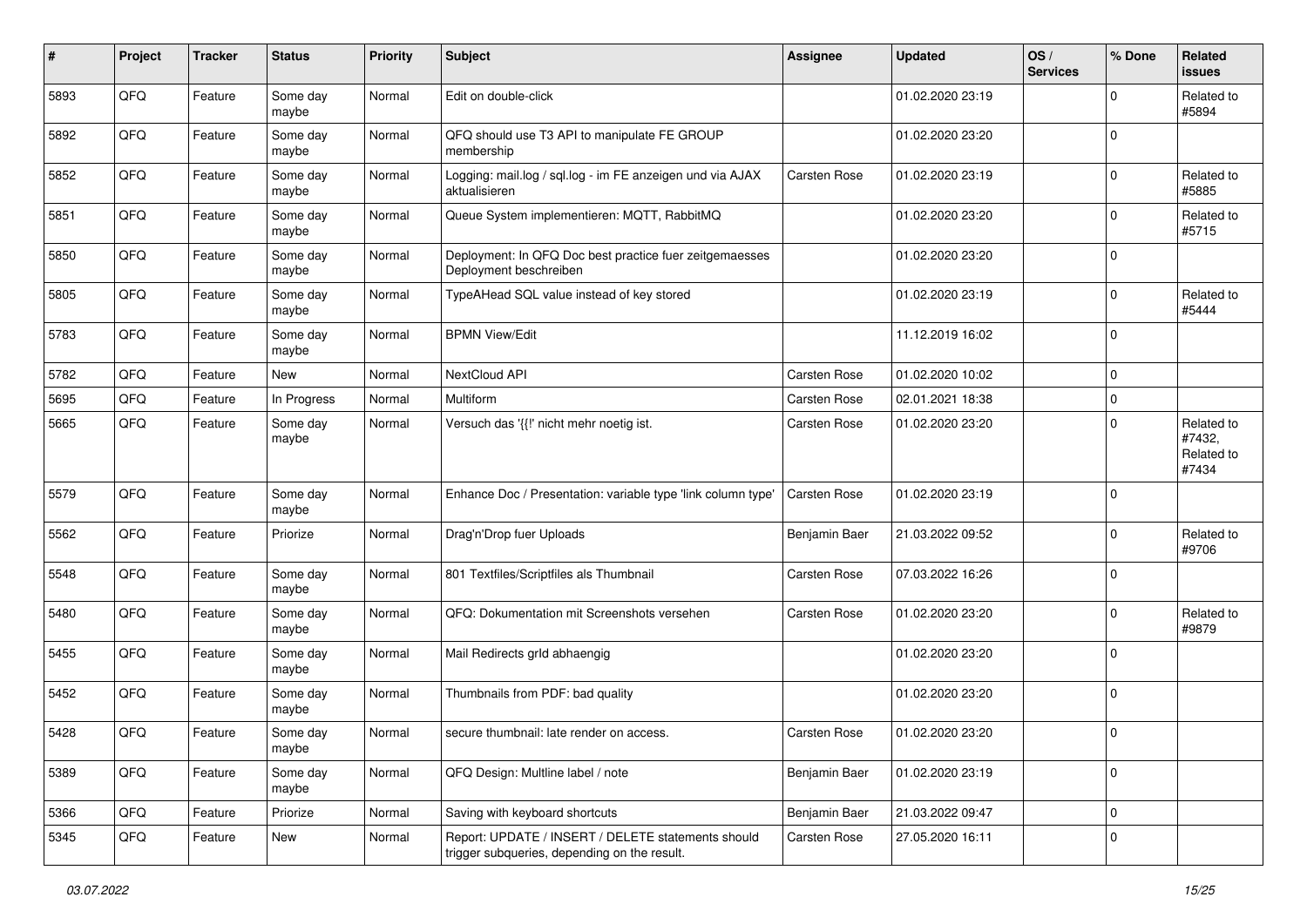| $\pmb{\#}$ | Project | <b>Tracker</b> | <b>Status</b>     | <b>Priority</b> | <b>Subject</b>                                                                                                                                                | Assignee            | <b>Updated</b>   | OS/<br><b>Services</b> | % Done      | Related<br><b>issues</b> |
|------------|---------|----------------|-------------------|-----------------|---------------------------------------------------------------------------------------------------------------------------------------------------------------|---------------------|------------------|------------------------|-------------|--------------------------|
| 5342       | QFQ     | Feature        | Some day<br>maybe | Normal          | link - with HTML Attributes                                                                                                                                   |                     | 01.02.2020 23:20 |                        | $\Omega$    | Related to<br>#14077     |
| 5160       | QFQ     | Feature        | Some day<br>maybe | Normal          | QFQ collaborative / together.js, ShareJS, y-js, collaborative,                                                                                                |                     | 11.12.2019 16:02 |                        | $\Omega$    |                          |
| 5132       | QFQ     | Feature        | Some day<br>maybe | Normal          | Error Message sendmail missing attachment: more details                                                                                                       | Carsten Rose        | 01.02.2020 23:19 |                        | $\Omega$    |                          |
| 5131       | QFQ     | Feature        | New               | Normal          | Activate Spin Gear ('wait/busy' indicator) via LINK attribute                                                                                                 | Carsten Rose        | 01.02.2020 23:21 |                        | $\mathbf 0$ |                          |
| 5129       | QFQ     | Feature        | Some day<br>maybe | Normal          | Reports: SQL fuer x Achse und y Achse                                                                                                                         |                     | 11.12.2019 16:02 |                        | $\mathbf 0$ |                          |
| 5024       | QFQ     | Feature        | Some day<br>maybe | Normal          | Fabric: Generate PDF with edits                                                                                                                               | Benjamin Baer       | 01.02.2020 23:20 |                        | $\Omega$    | Related to<br>#10704     |
| 4974       | QFQ     | Feature        | Some day<br>maybe | Normal          | Long polling - inform all listening clients of changes                                                                                                        |                     | 11.12.2019 16:02 |                        | $\Omega$    |                          |
| 4956       | QFQ     | Feature        | Some day<br>maybe | Normal          | Sendmail: Benutzerdefinierte Headers                                                                                                                          | Carsten Rose        | 11.12.2019 16:02 |                        | $\Omega$    |                          |
| 4872       | QFQ     | Feature        | Some day<br>maybe | Normal          | Fields of Typo3 page available in STORE_TYPO3                                                                                                                 | Carsten Rose        | 01.02.2020 23:19 |                        | $\Omega$    |                          |
| 4869       | QFQ     | Feature        | Some day<br>maybe | Normal          | Dynamic Update (show, hide, readonly?, required?) for<br><b>Template Group Elements</b>                                                                       | Carsten Rose        | 01.02.2020 23:19 |                        | $\Omega$    | Related to<br>#4865      |
| 4839       | QFQ     | Feature        | Some day<br>maybe | Normal          | qfq-handle in <head> Abschnitt</head>                                                                                                                         | Carsten Rose        | 11.12.2019 16:02 |                        | $\Omega$    |                          |
| 4816       | QFQ     | Feature        | Some day<br>maybe | Normal          | Templates for QFQ Reports (Tables, Radios, )                                                                                                                  |                     | 01.02.2020 23:20 |                        | $\Omega$    |                          |
| 4757       | QFQ     | Feature        | Some day<br>maybe | Normal          | Test subrecord: download links ok? Links ok?                                                                                                                  | Carsten Rose        | 01.02.2020 23:20 |                        | $\mathbf 0$ |                          |
| 4719       | QFQ     | Feature        | Some day<br>maybe | Normal          | Custom Message in Client in case of 'Browser tab close,<br>modification will be lost'                                                                         |                     | 01.02.2020 23:20 |                        | $\Omega$    |                          |
| 4652       | QFQ     | Feature        | Some day<br>maybe | Normal          | UZH CD: Weiterleitung auf benutzerdefinierte 403/404 Seite                                                                                                    | <b>Carsten Rose</b> | 01.02.2020 23:20 |                        | $\Omega$    |                          |
| 4650       | OFO.    | Feature        | Some day<br>maybe | Normal          | Convert html to doc/rtf                                                                                                                                       | Carsten Rose        | 01.02.2020 23:20 |                        | $\Omega$    | Related to<br>#10704     |
| 4640       | QFQ     | Feature        | Some day<br>maybe | Normal          | Rename System Forms                                                                                                                                           |                     | 01.02.2020 23:20 |                        | $\Omega$    |                          |
| 4627       | QFQ     | Feature        | Some day<br>maybe | Normal          | dbupdate: all tables - check 'create', 'modified' if it is<br>possible to change to default 'CURRENT_TIMESTAMP' and<br>modified 'ON UPDATE CURRENT TIMESTAMP' |                     | 01.02.2020 23:20 |                        | $\Omega$    |                          |
| 4626       | QFQ     | Feature        | Some day<br>maybe | Normal          | Mobile View: 'classBody=qfq-form-right' makes no sense                                                                                                        |                     | 01.02.2020 23:20 |                        | $\Omega$    |                          |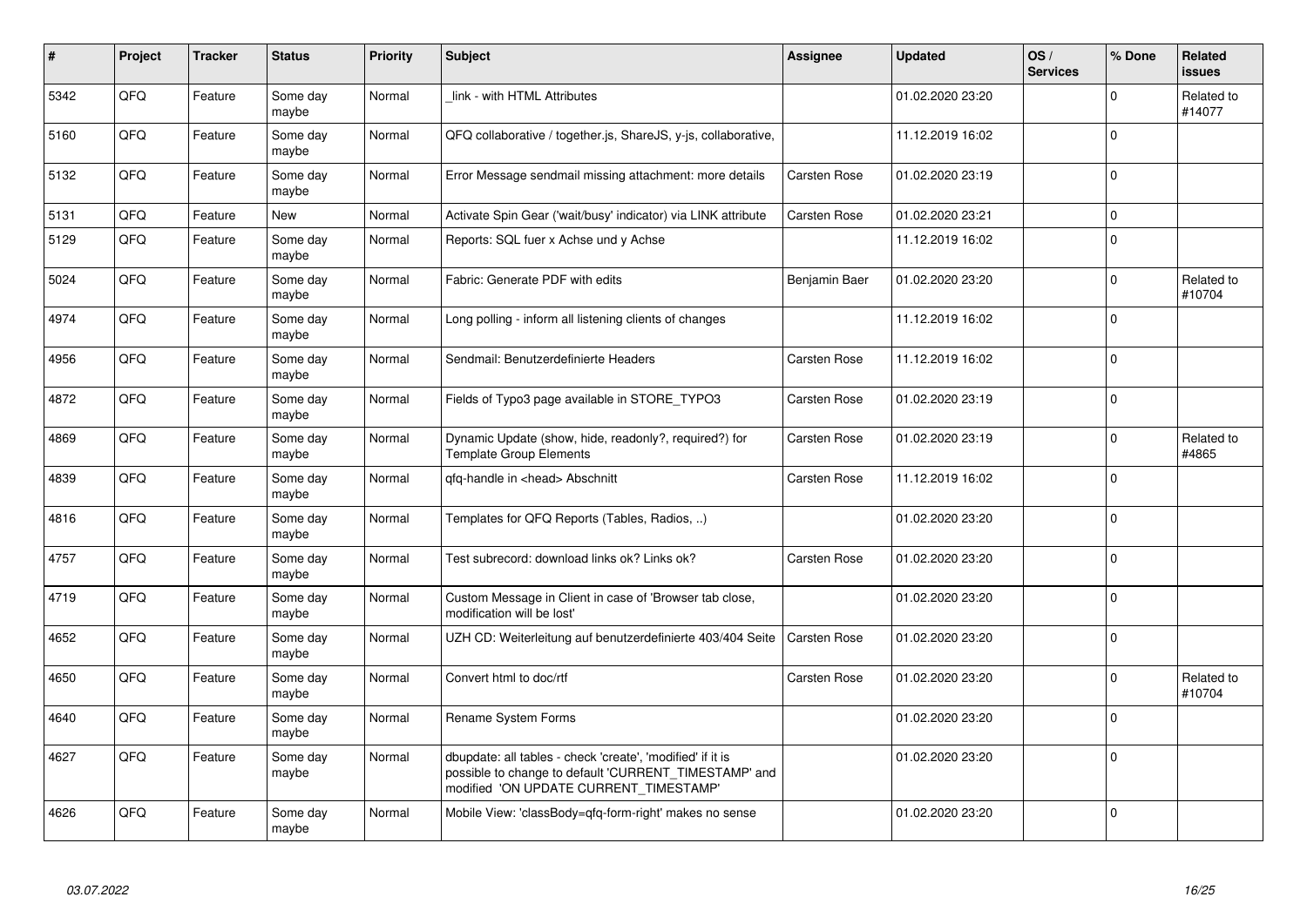| #    | Project | <b>Tracker</b> | <b>Status</b>     | <b>Priority</b> | <b>Subject</b>                                                                                                                     | <b>Assignee</b> | <b>Updated</b>   | OS/<br><b>Services</b> | % Done              | Related<br>issues                           |
|------|---------|----------------|-------------------|-----------------|------------------------------------------------------------------------------------------------------------------------------------|-----------------|------------------|------------------------|---------------------|---------------------------------------------|
| 4606 | QFQ     | Feature        | Some day<br>maybe | Normal          | link: qualifier to render bootstrap button                                                                                         | Carsten Rose    | 01.02.2020 23:19 |                        | $\mathbf 0$         |                                             |
| 4551 | QFQ     | Feature        | Some day<br>maybe | Normal          | Set 'pills' via dynamicUpdate to show/hide/disabled                                                                                |                 | 01.02.2020 23:20 |                        | $\mathsf{O}\xspace$ | Related to<br>#3752                         |
| 4536 | QFQ     | Feature        | Some day<br>maybe | Normal          | FE upload: problem with delete if mutliple uploads an<br>FE.name="                                                                 |                 | 01.02.2020 23:20 |                        | $\mathbf 0$         |                                             |
| 4446 | QFQ     | Feature        | Some day<br>maybe | Normal          | New FE get same feldContainerId as last modifed FE                                                                                 |                 | 01.02.2020 23:20 |                        | $\mathbf 0$         |                                             |
| 4445 | QFQ     | Feature        | Some day<br>maybe | Normal          | template group: Option to simulate fieldset                                                                                        |                 | 28.06.2021 14:11 |                        | $\mathbf 0$         |                                             |
| 4444 | QFQ     | Feature        | Some day<br>maybe | Normal          | FE.type=upload: detect mime type                                                                                                   |                 | 11.12.2019 16:02 |                        | $\mathbf 0$         | Related to<br>#4303                         |
| 4443 | QFQ     | Feature        | Some day<br>maybe | Normal          | Form: multiple secondary tables                                                                                                    |                 | 01.02.2020 23:20 |                        | $\Omega$            |                                             |
| 4442 | QFQ     | Feature        | Some day<br>maybe | Normal          | Special Column Name: _link - new symbol G (Glyph) to<br>choose any available symbol                                                |                 | 11.12.2019 16:02 |                        | $\mathbf 0$         |                                             |
| 4440 | QFQ     | Feature        | Some day<br>maybe | Normal          | Manual.rst: explain how to. expand PHP Session to 4h                                                                               |                 | 11.12.2019 16:02 |                        | $\mathsf{O}\xspace$ |                                             |
| 4439 | QFQ     | Feature        | Some day<br>maybe | Normal          | Log: report all actions fired by an FE Element, incl. the<br>original directive (slaveld, sqllnsert, )                             |                 | 01.02.2020 23:20 |                        | $\mathbf 0$         | Related to<br>#4432,<br>Related to<br>#5458 |
| 4435 | QFQ     | Feature        | Some day<br>maybe | Normal          | Report: striptags - specify allowed tags                                                                                           |                 | 01.02.2020 23:20 |                        | $\mathbf 0$         |                                             |
| 4433 | QFQ     | Feature        | Some day<br>maybe | Normal          | Log when SIP will be destroyed by QFQ for any (security)<br>reason                                                                 |                 | 01.02.2020 23:20 |                        | $\mathbf 0$         | Related to<br>#4432,<br>Related to<br>#5458 |
| 4420 | QFQ     | Feature        | Some day<br>maybe | Normal          | Client: Local Storage - store the changes of a form, local in<br>the browser.                                                      | Benjamin Baer   | 11.12.2019 16:02 |                        | $\Omega$            |                                             |
| 4413 | QFQ     | Feature        | <b>New</b>        | Normal          | fieldset: show/hidden, modeSql, dynamicUpdate                                                                                      | Carsten Rose    | 09.02.2022 15:19 |                        | $\pmb{0}$           |                                             |
| 4365 | QFQ     | Feature        | Some day<br>maybe | Normal          | Multi Language: new way of config                                                                                                  | Carsten Rose    | 01.02.2020 23:20 |                        | $\mathbf 0$         |                                             |
| 4349 | QFQ     | Feature        | Some day<br>maybe | Normal          | link download: downloaded external URL to<br>deliver/concatenate - check mimetipe and handle it correctly                          | Carsten Rose    | 11.12.2019 16:02 |                        | $\mathbf 0$         |                                             |
| 4343 | QFQ     | Feature        | Some day<br>maybe | Normal          | Link: Classifier to add 'attributes'                                                                                               | Carsten Rose    | 01.02.2020 23:20 |                        | $\mathsf{O}\xspace$ | Related to<br>#14077                        |
| 4330 | QFQ     | Feature        | Some day<br>maybe | Normal          | Error Message: report missing $\{\{\ \right\}\}$ in sqlUpdate, sqlInsert,<br>sqlDelete, sqlAfter, sqlBefore in FE action elements. | Carsten Rose    | 01.02.2020 23:20 |                        | $\mathbf 0$         |                                             |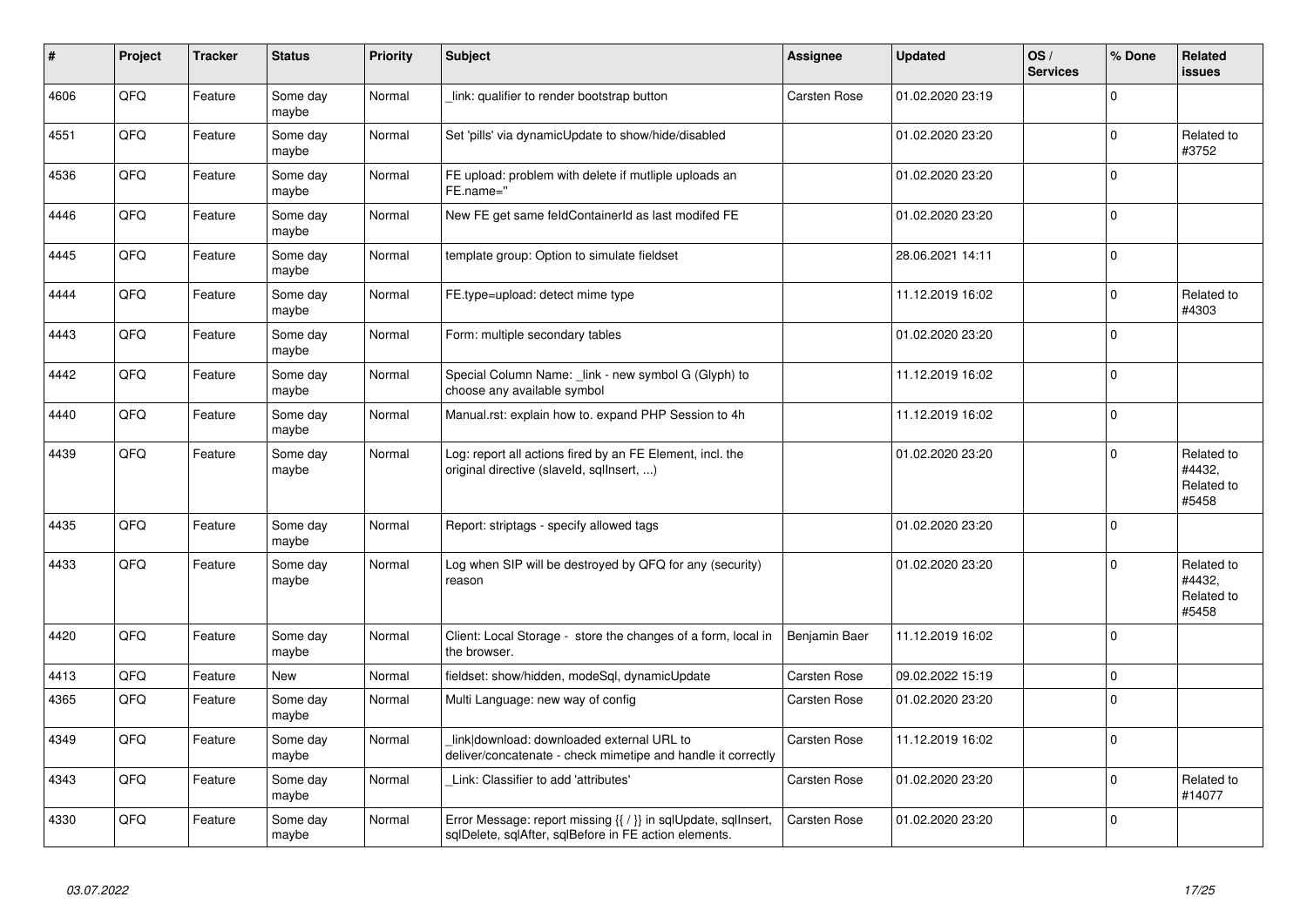| #    | Project | <b>Tracker</b> | <b>Status</b>     | <b>Priority</b> | <b>Subject</b>                                                                                                                                           | <b>Assignee</b> | <b>Updated</b>   | OS/<br><b>Services</b> | % Done              | Related<br><b>issues</b>                    |
|------|---------|----------------|-------------------|-----------------|----------------------------------------------------------------------------------------------------------------------------------------------------------|-----------------|------------------|------------------------|---------------------|---------------------------------------------|
| 4259 | QFQ     | Feature        | Some day<br>maybe | Normal          | Instant trigger a cron job                                                                                                                               | Carsten Rose    | 11.12.2019 16:03 |                        | $\Omega$            |                                             |
| 4250 | QFQ     | Feature        | New               | Normal          | AutoCron in QFQ via PHP                                                                                                                                  | Carsten Rose    | 01.02.2020 23:21 |                        | $\Omega$            | Related to<br>#3292,<br>Related to<br>#3291 |
| 4197 | QFQ     | Feature        | Some day<br>maybe | Normal          | Unit Test fuer JSON Stream von QuickFormQuery.php ><br>doForm()                                                                                          | Carsten Rose    | 11.12.2019 16:03 |                        | $\Omega$            |                                             |
| 4194 | QFQ     | Feature        | In Progress       | Normal          | Bootstrap 4 ist jetzt offiziel                                                                                                                           |                 | 03.05.2021 20:47 |                        | $\Omega$            | Related to<br>#10114                        |
| 4082 | QFQ     | Feature        | New               | Normal          | Dynamic Update: modeSql - useful default                                                                                                                 | Carsten Rose    | 01.02.2020 23:22 |                        | $\mathbf 0$         |                                             |
| 4050 | QFQ     | Feature        | New               | Normal          | sql.log: 1) FormElement ID which causes a specific action,<br>2) Result in the same row.                                                                 | Carsten Rose    | 15.04.2020 11:35 |                        | $\mathbf 0$         | Related to<br>#5458                         |
| 4027 | QFQ     | Feature        | Some day<br>maybe | Normal          | Missing: orange 'check' / 'bullet'                                                                                                                       |                 | 11.12.2019 16:03 |                        | $\Omega$            |                                             |
| 4026 | QFQ     | Feature        | Some day<br>maybe | Normal          | sqlLog.sql: log number of FE.id                                                                                                                          | Carsten Rose    | 11.12.2019 16:03 |                        | $\Omega$            | Related to<br>#5458                         |
| 4023 | QFQ     | Feature        | New               | Normal          | prepared statements - FE action: salveld, sqllnsert,<br>sqlUpdate, sqlDelete, sqlBefore, sqlAfter                                                        | Carsten Rose    | 11.12.2019 16:15 |                        | $\mathbf 0$         |                                             |
| 4018 | QFQ     | Feature        | New               | Normal          | typeahead: long query parameter / answer triggers 'Attack<br>detected' and purges current SIP storage.                                                   | Carsten Rose    | 29.06.2022 22:46 |                        | $\mathbf 0$         | Related to<br>#9077                         |
| 3991 | QFQ     | Feature        | Some day<br>maybe | Normal          | report: Columnname '_skipWrap' skips 'fbeg', 'fend'                                                                                                      | Carsten Rose    | 11.12.2019 16:03 |                        | $\Omega$            |                                             |
| 3947 | QFQ     | Feature        | Some day<br>maybe | Normal          | Attack detectect: logout current user                                                                                                                    | Carsten Rose    | 11.12.2019 16:03 |                        | $\Omega$            | Related to<br>#5458,<br>Related to<br>#6299 |
| 3942 | QFQ     | Feature        | Some day<br>maybe | Normal          | Action Elemente: neu generierte IDs via FE weitergeben                                                                                                   | Carsten Rose    | 11.12.2019 16:03 |                        | $\Omega$            | Related to<br>#3941                         |
| 3941 | QFQ     | Feature        | Some day<br>maybe | Normal          | sqlAfter: es sollten mehrere moeglich sein                                                                                                               | Carsten Rose    | 11.12.2019 16:03 |                        | $\mathbf 0$         | Related to<br>#3942                         |
| 3905 | QFQ     | Feature        | Some day<br>maybe | Normal          | Documentation: Best Practice anhand eines Online<br>Bewerbungstools                                                                                      | Carsten Rose    | 11.12.2019 16:03 |                        | $\mathbf 0$         |                                             |
| 3900 | QFQ     | Feature        | Some day<br>maybe | Normal          | Extend documentation of 'Copy / Paste'                                                                                                                   | Carsten Rose    | 11.12.2019 16:03 |                        | $\mathsf{O}\xspace$ | Related to<br>#3899                         |
| 3880 | QFQ     | Feature        | Some day<br>maybe | Normal          | Form 'Form': anlegen einer Tabelle                                                                                                                       |                 | 14.01.2021 10:12 |                        | $\mathbf 0$         |                                             |
| 3879 | QFQ     | Feature        | Some day<br>maybe | Normal          | Form 'FormElement': Beim Feld 'name' rechts in der Notiz<br>einen Link einblenden - a) aktuelle Definition anzeigen, b)<br>Spalte in der Tabelle anlegen |                 | 11.12.2019 16:03 |                        | $\mathbf 0$         |                                             |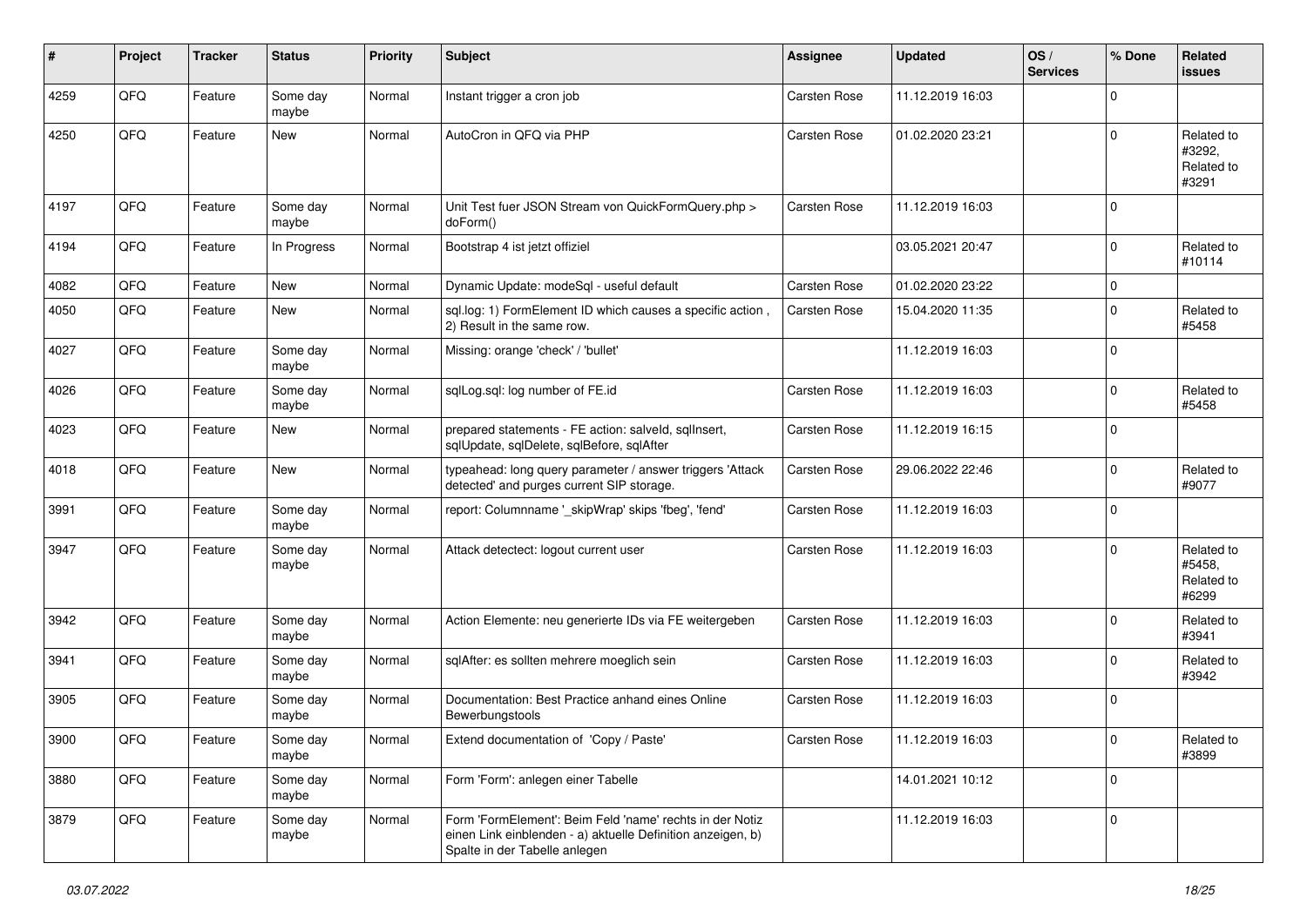| #    | Project | <b>Tracker</b> | <b>Status</b>     | <b>Priority</b> | <b>Subject</b>                                                                                                                               | Assignee      | <b>Updated</b>   | OS/<br><b>Services</b> | % Done      | Related<br>issues                           |
|------|---------|----------------|-------------------|-----------------|----------------------------------------------------------------------------------------------------------------------------------------------|---------------|------------------|------------------------|-------------|---------------------------------------------|
| 3878 | QFQ     | Feature        | Some day<br>maybe | Normal          | Form 'FormElement': Spalte 'name' typeAhead mit<br>Spaltennamen der Primarytable.                                                            |               | 11.12.2019 16:03 |                        | $\mathbf 0$ |                                             |
| 3877 | QFQ     | Feature        | Some day<br>maybe | Normal          | FormEditor: die Felder die aktuell nicht gebraucht werden<br>nur auf readonly/disabled setzen (nicht ausblenden > das<br>irritiert.          | Carsten Rose  | 11.12.2019 16:03 |                        | $\mathbf 0$ |                                             |
| 3867 | QFQ     | Feature        | Priorize          | Normal          | Readonly Formular: Template Groups add/delete<br>ausbeldnen                                                                                  | Carsten Rose  | 05.05.2021 22:12 |                        | $\mathbf 0$ |                                             |
| 3864 | QFQ     | Feature        | <b>New</b>        | Normal          | Encrypt / decrypt field                                                                                                                      | Enis Nuredini | 30.06.2022 16:29 |                        | $\pmb{0}$   |                                             |
| 3708 | QFQ     | Feature        | Some day<br>maybe | Normal          | Form: input - 'specialchars', 'none'  gewisse tags<br>erlauben, andere verbieten                                                             | Carsten Rose  | 11.12.2019 16:02 |                        | $\mathbf 0$ | Related to<br>#14320                        |
| 3692 | QFQ     | Feature        | Some day<br>maybe | Normal          | QFQ Webseite                                                                                                                                 | Benjamin Baer | 11.12.2019 16:02 |                        | $\mathbf 0$ | Related to<br>#5033                         |
| 3677 | QFQ     | Feature        | Some day<br>maybe | Normal          | wkhtmltopdf: FE User access prohibited, if client IP changes<br>- \$TYPO3_CONF_VARS[FE][lockIP]                                              | Carsten Rose  | 11.12.2019 16:02 |                        | $\mathbf 0$ |                                             |
| 3666 | QFQ     | Feature        | Some day<br>maybe | Normal          | a) Performance Messung: mysql_real_escape_string() im<br>Vergleich zu str_replace(), b) doppeltes Aufrufen von<br>mysql real escape string() | Carsten Rose  | 11.12.2019 16:02 |                        | $\mathbf 0$ |                                             |
| 3646 | QFQ     | Feature        | Some day<br>maybe | Normal          | Moeglichkeit HTML Tags in Reports auszugeben (zu<br>enkodieren: htmlspecialchars)                                                            |               | 11.12.2019 16:02 |                        | $\mathbf 0$ | Related to<br>#14320                        |
| 3617 | QFQ     | Feature        | Some day<br>maybe | Normal          | Load javascripts at bottom                                                                                                                   |               | 11.12.2019 16:02 |                        | $\mathbf 0$ |                                             |
| 3504 | QFQ     | Feature        | <b>New</b>        | Normal          | Logging: welche Action FEs werden wann wie ausgefuehrt                                                                                       | Carsten Rose  | 01.02.2020 23:21 |                        | $\mathbf 0$ | Related to<br>#5458,<br>Related to<br>#4092 |
| 3495 | QFQ     | Feature        | Some day<br>maybe | Normal          | Predifined Parameter werden nicht in '+' (add new record)<br>SIP gerendert.                                                                  |               | 11.12.2019 16:02 |                        | $\mathbf 0$ |                                             |
| 3458 | QFQ     | Feature        | Some day<br>maybe | Normal          | Display 'Edit Form Element'-Checkbox on form: should<br>depend on FE Group                                                                   | Carsten Rose  | 11.12.2019 16:02 |                        | $\mathbf 0$ | Related to<br>#3447                         |
| 3457 | QFQ     | Feature        | Some day<br>maybe | Normal          | LDAP: concat multi values to one single entry                                                                                                | Carsten Rose  | 11.12.2019 16:02 |                        | $\mathsf 0$ |                                             |
| 3432 | QFQ     | Feature        | <b>New</b>        | Normal          | subrecord: dynamicUpdate                                                                                                                     | Carsten Rose  | 11.06.2020 21:10 |                        | $\mathbf 0$ | Related to<br>#5691                         |
| 3415 | QFQ     | Feature        | Some day<br>maybe | Normal          | FE Login Box Templatefile                                                                                                                    | Benjamin Baer | 11.12.2019 16:02 |                        | $\mathbf 0$ |                                             |
| 3402 | QFQ     | Feature        | Some day<br>maybe | Normal          | Syntax Highlighting via CodeMirror                                                                                                           | Carsten Rose  | 11.12.2019 16:02 |                        | 100         | Related to<br>#3207                         |
| 3385 | QFQ     | Feature        | Some day<br>maybe | Normal          | templateGroup: insert/update/delete non primary records                                                                                      | Carsten Rose  | 11.12.2019 16:02 |                        | $\mathbf 0$ |                                             |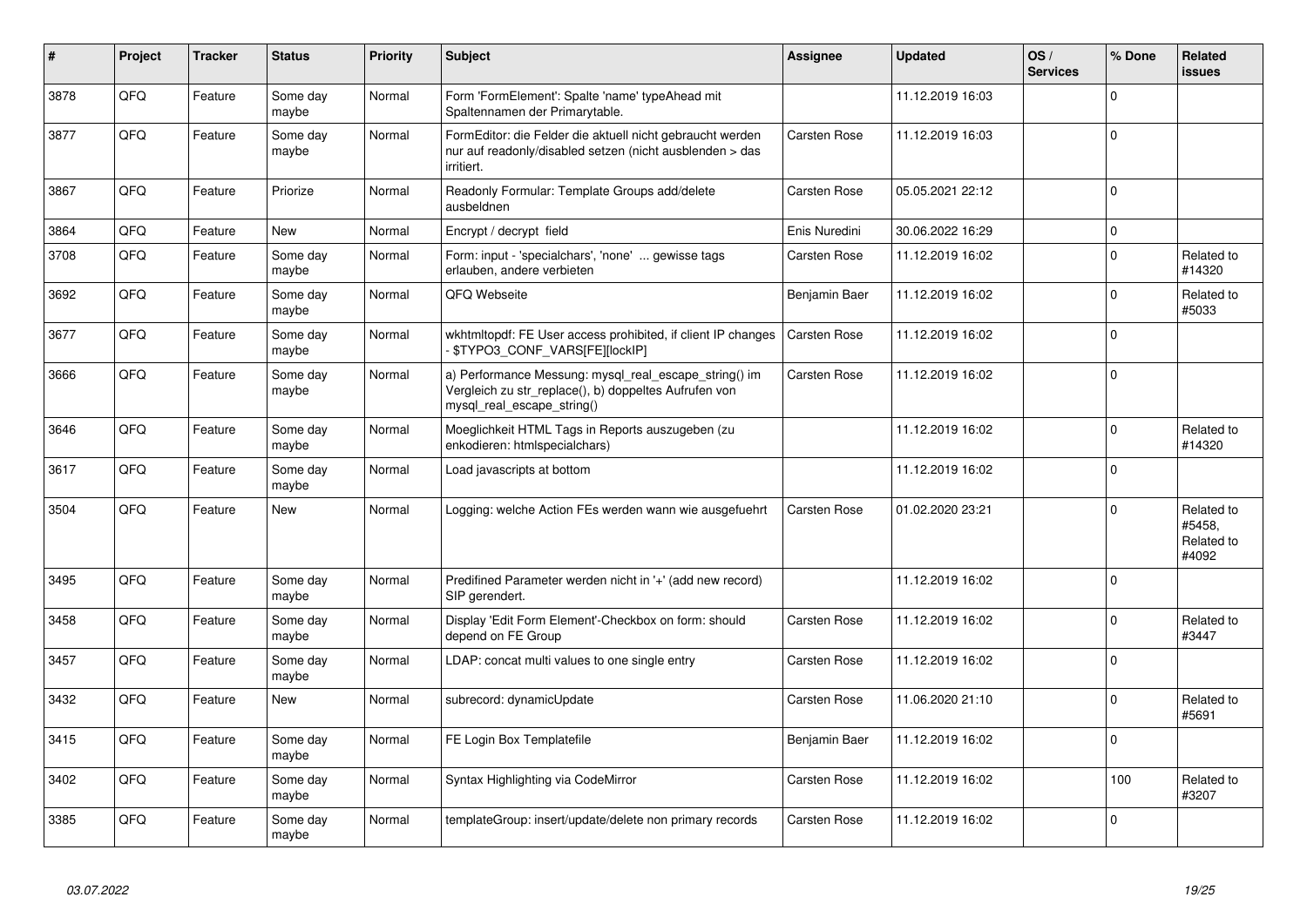| $\sharp$ | Project | <b>Tracker</b> | <b>Status</b>     | <b>Priority</b> | <b>Subject</b>                                                                                                     | <b>Assignee</b> | <b>Updated</b>   | OS/<br><b>Services</b> | % Done       | Related<br><b>issues</b>                    |
|----------|---------|----------------|-------------------|-----------------|--------------------------------------------------------------------------------------------------------------------|-----------------|------------------|------------------------|--------------|---------------------------------------------|
| 3350     | QFQ     | Feature        | Some day<br>maybe | Normal          | FormEditor: Hilfetext hinter 'checktype'                                                                           | Carsten Rose    | 11.12.2019 16:02 |                        | $\Omega$     |                                             |
| 3332     | QFQ     | Feature        | Some day<br>maybe | Normal          | Uploads: Thumbnails, Details zum hochgeladenen File                                                                | Carsten Rose    | 11.12.2019 16:02 |                        | $\mathbf 0$  | Related to<br>#3264,<br>Related to<br>#5333 |
| 3331     | QFQ     | Feature        | Some day<br>maybe | Normal          | Default Tooltip fuer _page? Links: mit Form und Record ID                                                          | Carsten Rose    | 11.12.2019 16:02 |                        | $\mathbf 0$  |                                             |
| 3291     | QFQ     | Feature        | Some day<br>maybe | Normal          | AutoCron websiteToken                                                                                              | Carsten Rose    | 11.12.2019 16:02 |                        | $\mathbf 0$  | Related to<br>#4250                         |
| 3285     | QFQ     | Feature        | Some day<br>maybe | Normal          | Zeichenlimit pro Feld: textarea / editor                                                                           | Carsten Rose    | 11.12.2019 16:02 |                        | $\Omega$     |                                             |
| 3267     | QFQ     | Feature        | Some day<br>maybe | Normal          | 2 Forms auf einer Seite: real + Read only                                                                          | Carsten Rose    | 11.12.2019 16:03 |                        | 0            |                                             |
| 3216     | QFQ     | Feature        | Some day<br>maybe | Normal          | dynamic update für checkbox label2                                                                                 | Carsten Rose    | 11.12.2019 16:03 |                        | $\mathbf 0$  | Related to<br>#2081                         |
| 2995     | QFQ     | Feature        | Some day<br>maybe | Normal          | Dropdown JQuery Plugin: 'chosen' - Moeglichkeit um Select<br>Listen mehr Funktion zu geben. Kein Bootstrap noetig. | Carsten Rose    | 11.12.2019 16:03 |                        | $\mathbf 0$  |                                             |
| 2950     | QFQ     | Feature        | Some day<br>maybe | Normal          | Inhalt QFQ Records als File                                                                                        |                 | 11.12.2019 16:03 |                        | $\mathbf 0$  |                                             |
| 2361     | QFQ     | Feature        | New               | Normal          | Logging wer/wann/wo welches Formular aufgerufen hat                                                                | Carsten Rose    | 11.12.2019 16:15 |                        | $\mathbf 0$  | Related to<br>#4432,<br>Related to<br>#7480 |
| 2084     | QFQ     | Feature        | Some day<br>maybe | Normal          | Mailto mit encryption: Subrecord                                                                                   | Carsten Rose    | 11.12.2019 16:03 |                        | $\Omega$     | Related to<br>#2082                         |
| 1946     | QFQ     | Feature        | Some day<br>maybe | Normal          | Kontrolle ob der ReadOnly Modus bei den<br>Formularelementen korrekt implementiert ist                             | Carsten Rose    | 11.12.2019 16:03 |                        | $\mathbf 0$  |                                             |
| 1635     | QFQ     | Feature        | Some day<br>maybe | Normal          | QFQ Extension content record: weitere Optionen<br>einblenden.                                                      | Carsten Rose    | 11.12.2019 16:03 |                        | $\mathbf 0$  |                                             |
| 1623     | QFQ     | Feature        | Some day<br>maybe | Normal          | RealURL                                                                                                            |                 | 11.12.2019 16:03 |                        | 30           |                                             |
| 1510     | QFQ     | Feature        | Some day<br>maybe | Normal          | jquery von google laden, falls das nicht geht lokal                                                                |                 | 11.12.2019 16:03 |                        | $\mathbf 0$  |                                             |
| 1253     | QFQ     | Feature        | Some day<br>maybe | Normal          | QF: Colorpicker                                                                                                    |                 | 11.12.2019 16:03 |                        | $\mathbf 0$  |                                             |
| 1251     | QFQ     | Feature        | Some day<br>maybe | Normal          | QF: Combo                                                                                                          |                 | 11.12.2019 16:03 |                        | $\pmb{0}$    |                                             |
| 1234     | QFQ     | Feature        | Some day<br>maybe | Normal          | QF: Record numbering: Im Grid soll in Spalte 1 optional die<br>laufende Nummer der Records angezeigt werden.       |                 | 01.02.2020 23:20 |                        | $\mathbf{0}$ |                                             |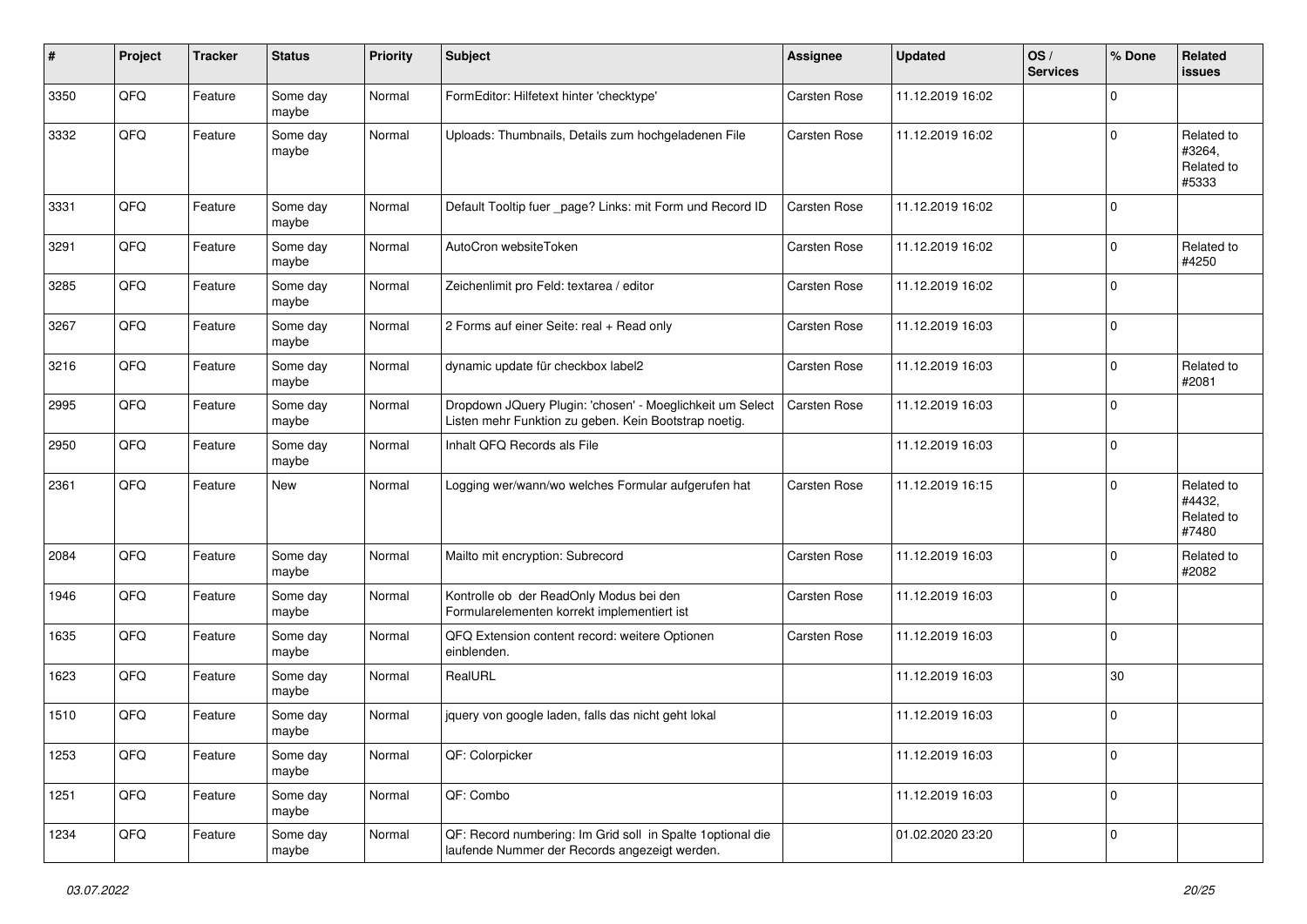| #     | Project | <b>Tracker</b> | <b>Status</b>     | <b>Priority</b> | <b>Subject</b>                                                                           | <b>Assignee</b>     | <b>Updated</b>   | OS/<br><b>Services</b> | % Done       | Related<br><b>issues</b>                         |
|-------|---------|----------------|-------------------|-----------------|------------------------------------------------------------------------------------------|---------------------|------------------|------------------------|--------------|--------------------------------------------------|
| 955   | QFQ     | Feature        | Some day<br>maybe | Normal          | QF: Notizen vor/nach dem Form                                                            |                     | 01.02.2020 23:20 |                        | $\mathbf{0}$ |                                                  |
| 14377 | QFQ     | <b>Bug</b>     | New               | Normal          | Documentation > General Tips: white page after migration                                 | Enis Nuredini       | 19.06.2022 16:37 |                        | 0            |                                                  |
| 14323 | QFQ     | <b>Bug</b>     | In Progress       | Normal          | Report: render=both single - no impact                                                   | Carsten Rose        | 19.06.2022 18:31 |                        | 0            |                                                  |
| 14322 | QFQ     | Bug            | <b>New</b>        | Normal          | Form Load: by default no scroll (save & close should be<br>visible)                      | Enis Nuredini       | 15.06.2022 14:12 |                        | $\mathbf 0$  | Related to<br>#14321,<br>Related to<br>#6232     |
| 14305 | QFQ     | Bug            | New               | Normal          | Inline Report editing does not create history entries                                    | Carsten Rose        | 10.06.2022 11:55 |                        | $\mathbf 0$  |                                                  |
| 14304 | QFQ     | <b>Bug</b>     | <b>New</b>        | Normal          | table sorter view safer does not work                                                    | Carsten Rose        | 10.06.2022 11:49 |                        | 0            |                                                  |
| 14303 | QFQ     | <b>Bug</b>     | ToDo              | Normal          | datetime broken with picker                                                              | Enis Nuredini       | 17.06.2022 09:02 |                        | $\mathbf 0$  | Related to<br>#12630                             |
| 14283 | QFQ     | <b>Bug</b>     | Priorize          | Normal          | HEIC / HEIF convert doesn't trigger                                                      | Carsten Rose        | 19.06.2022 16:37 |                        | 0            |                                                  |
| 14245 | QFQ     | Bug            | <b>New</b>        | Normal          | Form Save Btn bleibt disabled wenn Datumsfeld über<br>Datepicker geändert                | Enis Nuredini       | 27.05.2022 13:45 |                        | $\mathbf 0$  | Related to<br>#13689                             |
| 14233 | QFQ     | <b>Bug</b>     | New               | Normal          | AS _link: question - HTML is not rendered                                                | Carsten Rose        | 28.05.2022 11:02 |                        | $\Omega$     |                                                  |
| 14175 | QFQ     | <b>Bug</b>     | In Progress       | Normal          | Opening a form with no QFQ Session cookie fails                                          | Carsten Rose        | 03.06.2022 10:40 |                        | $\mathbf 0$  |                                                  |
| 14091 | QFQ     | <b>Bug</b>     | <b>New</b>        | Normal          | inconsistent template path for twig                                                      | Carsten Rose        | 19.04.2022 18:36 |                        | 0            |                                                  |
| 14077 | QFQ     | Bug            | <b>New</b>        | Normal          | As _link: Attribute 'class' missing by r:1 and r:3 - but should<br>set                   | Carsten Rose        | 28.05.2022 11:02 |                        | $\mathbf 0$  | Related to<br>#5342,<br>Related to<br>#4343      |
| 13943 | QFQ     | <b>Bug</b>     | Priorize          | Normal          | unable to find formgroup                                                                 | Enis Nuredini       | 28.05.2022 11:03 |                        | $\mathbf 0$  |                                                  |
| 13899 | QFQ     | <b>Bug</b>     | ToDo              | Normal          | Selenium: zum laufen bringen                                                             | Enis Nuredini       | 25.03.2022 10:24 |                        | $\mathbf 0$  |                                                  |
| 13767 | QFQ     | <b>Bug</b>     | Feedback          | Normal          | date/time-picker: required shows up/down button orange                                   | Enis Nuredini       | 16.05.2022 23:16 |                        | 0            |                                                  |
| 13706 | QFQ     | <b>Bug</b>     | <b>New</b>        | Normal          | Wrong CheckType in FieldElement LastStatus of Form Cron                                  | <b>Carsten Rose</b> | 21.01.2022 18:20 |                        | 0            |                                                  |
| 13689 | QFQ     | Bug            | <b>New</b>        | Normal          | Enter auf Eingabefeld mit ungültigem Wert führt zu blurry<br>Seite                       | Enis Nuredini       | 28.05.2022 10:53 |                        | $\mathbf 0$  | Related to<br>#14245, Has<br>duplicate<br>#11891 |
| 13659 | QFQ     | <b>Bug</b>     | <b>New</b>        | Normal          | wrong sanitize class applied to R-store                                                  | Carsten Rose        | 15.01.2022 14:23 |                        | $\mathbf 0$  |                                                  |
| 13647 | QFQ     | Bug            | New               | Normal          | Autofocus funktioniert nicht auf Chrome                                                  | Benjamin Baer       | 19.03.2022 17:44 |                        | 0            |                                                  |
| 13592 | QFQ     | Bug            | New               | Normal          | QFQ Build Queue: das vergeben von Tags klappt nicht. Es<br>werden keine Releases gebaut. | Carsten Rose        | 19.03.2022 17:45 |                        | $\mathbf 0$  |                                                  |
| 13528 | QFQ     | Bug            | New               | Normal          | qfq.io > releases: es wird kein neues Release angelegt                                   | Benjamin Baer       | 19.03.2022 17:46 |                        | $\mathbf 0$  |                                                  |
| 13460 | QFQ     | <b>Bug</b>     | New               | Normal          | Doc: Password set/reset  password should not processed<br>with 'html encode'             | Carsten Rose        | 19.03.2022 17:46 |                        | $\mathbf 0$  |                                                  |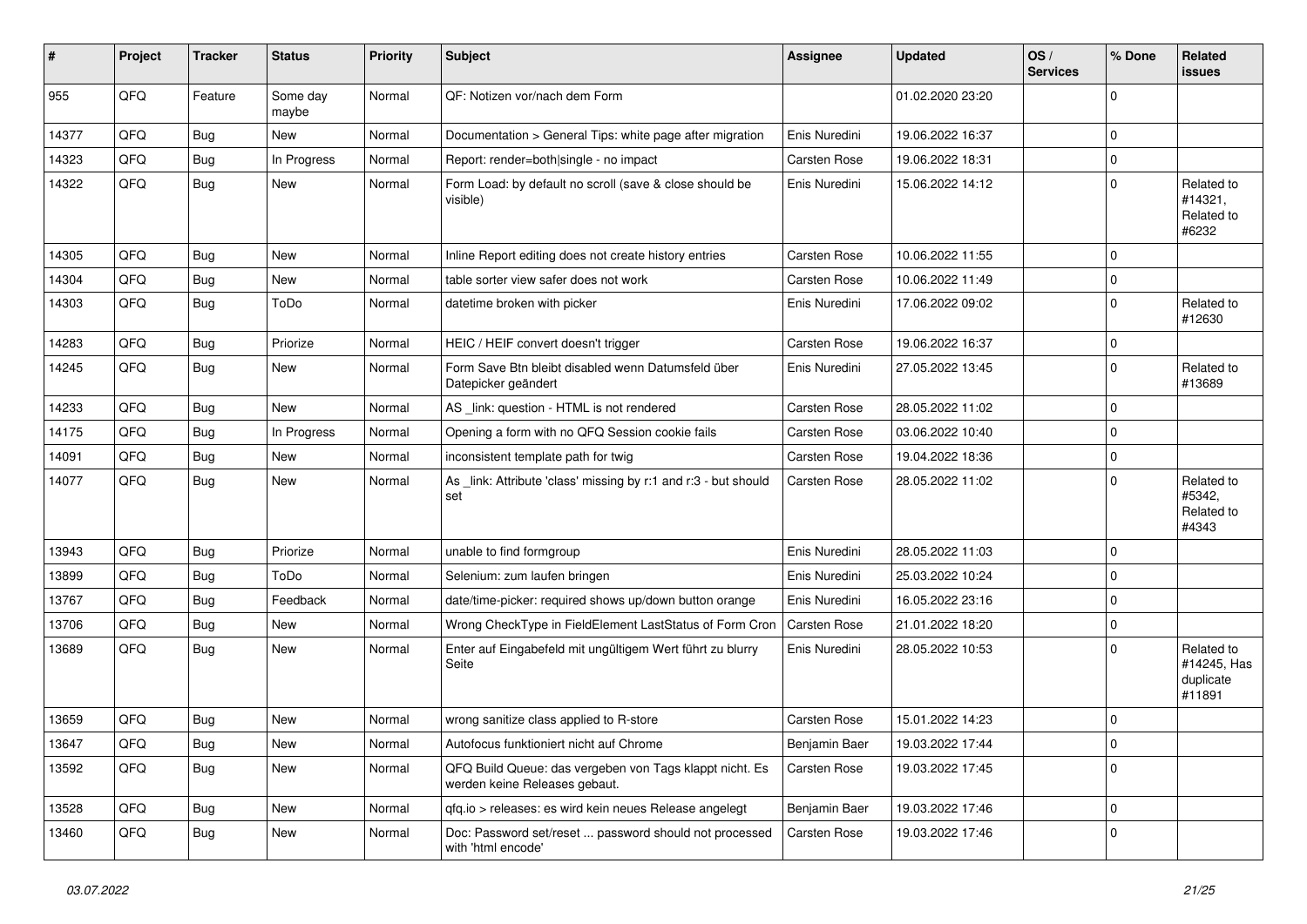| #     | Project | <b>Tracker</b> | <b>Status</b> | Priority | <b>Subject</b>                                                                                                                                      | Assignee            | <b>Updated</b>   | OS/<br><b>Services</b> | % Done      | Related<br>issues                             |
|-------|---------|----------------|---------------|----------|-----------------------------------------------------------------------------------------------------------------------------------------------------|---------------------|------------------|------------------------|-------------|-----------------------------------------------|
| 13451 | QFQ     | Bug            | New           | Normal   | Character Counter / Max Character: Problem in Safari                                                                                                | Carsten Rose        | 15.04.2022 17:18 |                        | 0           |                                               |
| 13332 | QFQ     | Bug            | New           | Normal   | Multi Form: Required Felder werden visuell nicht markiert.                                                                                          | <b>Carsten Rose</b> | 19.03.2022 17:47 |                        | $\Omega$    |                                               |
| 13331 | QFQ     | Bug            | New           | Normal   | Multi Form: Clear Icon misplaced                                                                                                                    | <b>Carsten Rose</b> | 19.03.2022 17:47 |                        | $\Omega$    |                                               |
| 12989 | QFQ     | Bug            | New           | Normal   | empty string does not trigger dynamic update                                                                                                        | Enis Nuredini       | 28.05.2022 11:09 |                        | $\Omega$    |                                               |
| 12716 | QFQ     | Bug            | <b>New</b>    | Normal   | template group: Pattern only applied to first instance                                                                                              | Carsten Rose        | 19.03.2022 17:47 |                        | 0           |                                               |
| 12714 | QFQ     | Bug            | <b>New</b>    | Normal   | Conversion of GIF to PDF broken when GIF contains Alpha.                                                                                            | <b>Carsten Rose</b> | 19.03.2022 17:49 |                        | $\Omega$    |                                               |
| 12581 | QFQ     | <b>Bug</b>     | New           | Normal   | Form.forward=close: Record 'new' in new browser tab ><br>save (& close) >> Form is not reloaded with new created<br>record id and stays in mode=new | Carsten Rose        | 19.03.2022 17:48 |                        | $\Omega$    |                                               |
| 12546 | QFQ     | <b>Bug</b>     | Feedback      | Normal   | Branch 'Development' - Unit Tests mit dirty workaround<br>angepasst                                                                                 | Carsten Rose        | 19.03.2022 17:48 |                        | $\Omega$    |                                               |
| 12520 | QFQ     | <b>Bug</b>     | New           | Normal   | Switch FE User: still active even FE User session expired                                                                                           | Carsten Rose        | 19.03.2022 17:48 |                        | 0           |                                               |
| 12512 | QFQ     | <b>Bug</b>     | <b>New</b>    | Normal   | Some MySQL Installation can't use 'stored procedures'                                                                                               | Carsten Rose        | 19.03.2022 17:48 |                        | 0           |                                               |
| 12327 | QFQ     | <b>Bug</b>     | <b>New</b>    | Normal   | Copy to clipboard: Glyphicon can not be changed                                                                                                     | Carsten Rose        | 27.12.2021 17:59 |                        | 0           |                                               |
| 12325 | QFQ     | <b>Bug</b>     | Priorize      | Normal   | MultiDB form.dblndex not working for report syntax                                                                                                  | Carsten Rose        | 07.09.2021 13:37 |                        | $\Omega$    | Related to<br>#12145,<br>Related to<br>#12314 |
| 12187 | QFQ     | Bug            | <b>New</b>    | Normal   | Trigger FormAsFile() via Report: probably problem with multi Carsten Rose<br>DB setup                                                               |                     | 20.03.2021 21:20 |                        | $\Omega$    |                                               |
| 12133 | QFQ     | <b>Bug</b>     | New           | Normal   | NPM, phpSpreadSheet aktualisieren                                                                                                                   | Carsten Rose        | 15.03.2021 09:04 |                        | $\mathbf 0$ |                                               |
| 12045 | QFQ     | <b>Bug</b>     | <b>New</b>    | Normal   | templateGroup afterSave FE: Aufruf ohne<br>sqlHonorFormElements funktioniert nicht                                                                  | <b>Carsten Rose</b> | 18.02.2021 16:33 |                        | $\Omega$    |                                               |
| 12040 | QFQ     | Bug            | <b>New</b>    | Normal   | FE Mode 'hidden' für zwei FEs auf einer Zeile                                                                                                       | Carsten Rose        | 18.02.2021 10:13 |                        | 0           |                                               |
| 11752 | QFQ     | <b>Bug</b>     | <b>New</b>    | Normal   | checkbox renders multiple input elements with same name                                                                                             | Carsten Rose        | 17.12.2020 14:58 |                        | $\Omega$    | Related to<br>#11750                          |
| 11715 | QFQ     | Bug            | <b>New</b>    | Normal   | acceptZeroAsRequired and requiredOffButMark do not<br>coincide                                                                                      |                     | 08.12.2020 12:13 |                        | 0           |                                               |
| 11695 | QFQ     | <b>Bug</b>     | <b>New</b>    | Normal   | MultiForm required FE Error                                                                                                                         | Carsten Rose        | 04.12.2020 13:34 |                        | $\Omega$    |                                               |
| 11668 | QFQ     | <b>Bug</b>     | <b>New</b>    | Normal   | Play function.sgl - problem with mysgl                                                                                                              | Carsten Rose        | 03.05.2021 20:48 |                        | $\Omega$    |                                               |
| 11667 | QFQ     | Bug            | <b>New</b>    | Normal   | MySQL mariadb-server-10.3: Incorrect datetime value                                                                                                 | Carsten Rose        | 03.05.2021 20:48 |                        | $\mathbf 0$ |                                               |
| 11522 | QFQ     | Bug            | <b>New</b>    | Normal   | Aus/Einblenden von Reitern                                                                                                                          |                     | 13.11.2020 14:58 |                        | 0           |                                               |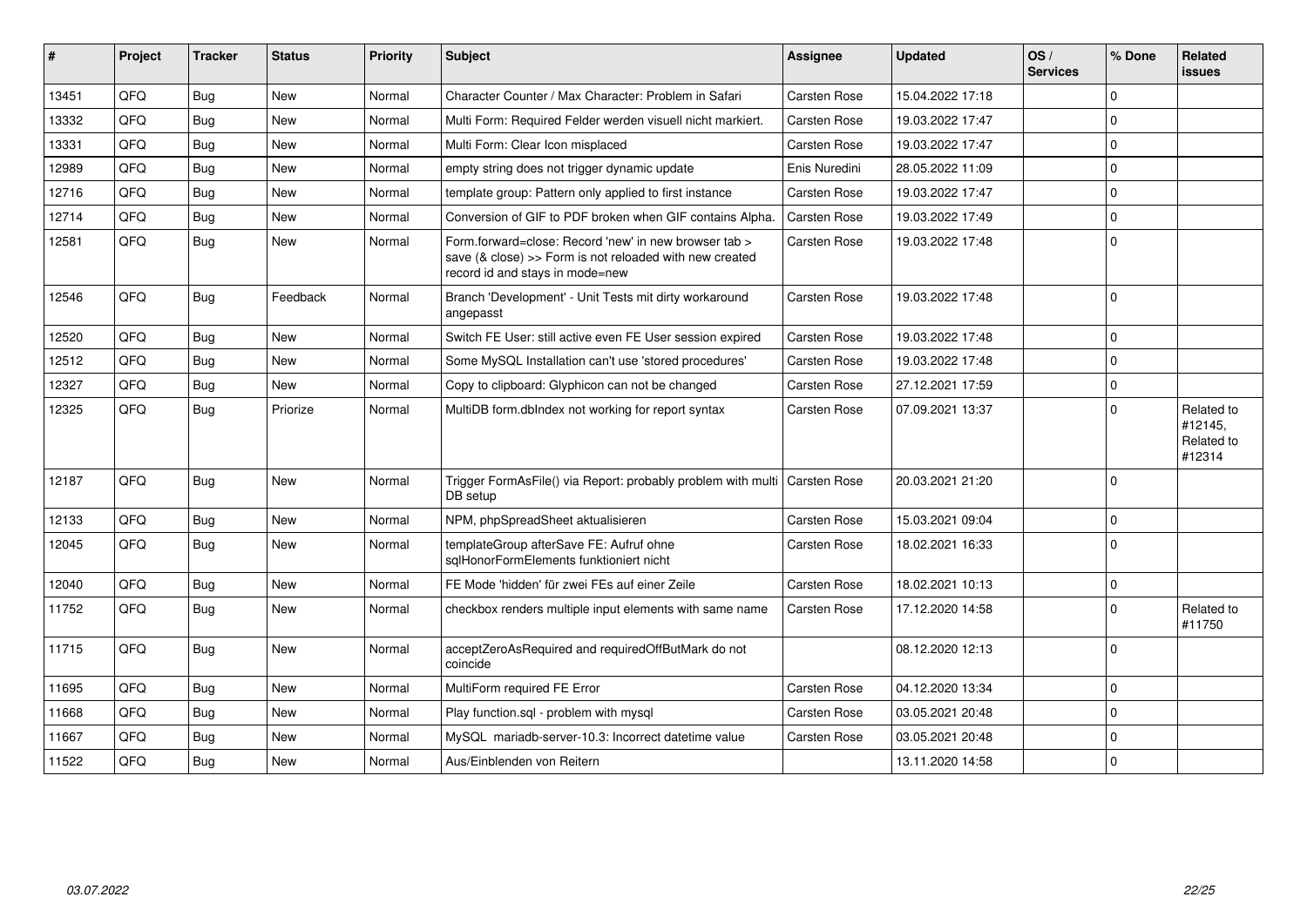| #     | Project | <b>Tracker</b> | <b>Status</b> | <b>Priority</b> | <b>Subject</b>                                                                      | <b>Assignee</b> | <b>Updated</b>   | OS/<br><b>Services</b> | % Done      | Related<br><b>issues</b>                                                                                                       |
|-------|---------|----------------|---------------|-----------------|-------------------------------------------------------------------------------------|-----------------|------------------|------------------------|-------------|--------------------------------------------------------------------------------------------------------------------------------|
| 11517 | QFQ     | <b>Bug</b>     | In Progress   | Normal          | extraButtonInfo Broken for multiple FormElements                                    | Carsten Rose    | 12.05.2022 13:12 |                        | $\Omega$    | Related to<br>#7890,<br>Related to<br>#3811, Has<br>duplicate<br>#10905, Has<br>duplicate<br>#10553, Has<br>duplicate<br>#6779 |
| 11347 | QFQ     | <b>Bug</b>     | Feedback      | Normal          | If Bedingungen funktionieren nicht korrekt                                          | Christoph Fuchs | 21.03.2021 20:37 |                        | $\Omega$    |                                                                                                                                |
| 11239 | QFQ     | <b>Bug</b>     | <b>New</b>    | Normal          | Radiobutton (plain): horizontales Rendern abhängig vom<br>Datentyp in der Datenbank | Carsten Rose    | 30.09.2020 18:37 |                        | $\mathbf 0$ |                                                                                                                                |
| 10937 | QFQ     | Bug            | <b>New</b>    | Normal          | Fehler mit abhängigen Select- Feldern beim Positionieren                            | Carsten Rose    | 12.11.2020 23:45 |                        | $\mathbf 0$ |                                                                                                                                |
| 10890 | QFQ     | Bug            | <b>New</b>    | Normal          | AutoCron hangs                                                                      |                 | 20.07.2020 13:56 |                        | $\mathbf 0$ |                                                                                                                                |
| 10759 | QFQ     | <b>Bug</b>     | <b>New</b>    | Normal          | emptyMeansNull - Feld falsch aktualisiert                                           |                 | 12.11.2020 23:45 |                        | $\mathbf 0$ |                                                                                                                                |
| 10704 | QFQ     | <b>Bug</b>     | <b>New</b>    | Normal          | wkhtml problem rendering fullCalendar.js / fabric.js >><br>successor: puppeteer     | Carsten Rose    | 12.11.2020 23:45 |                        | $\mathbf 0$ | Related to<br>#5024.<br>Related to<br>#4650.<br>Related to<br>#10715                                                           |
| 10661 | QFQ     | Bug            | In Progress   | Normal          | Typo3 Warnungen                                                                     | Carsten Rose    | 07.09.2021 13:23 |                        | $\Omega$    | Related to<br>#12440                                                                                                           |
| 10658 | QFQ     | <b>Bug</b>     | <b>New</b>    | Normal          | processReadOnly broken                                                              | Carsten Rose    | 27.05.2020 17:55 |                        | $\mathbf 0$ |                                                                                                                                |
| 10588 | QFQ     | <b>Bug</b>     | New           | Normal          | typeahed Tag: Doku anpassen                                                         | Carsten Rose    | 12.11.2020 23:45 |                        | $\pmb{0}$   |                                                                                                                                |
| 10324 | QFQ     | Bug            | <b>New</b>    | Normal          | Excel Export mit Template funktioniert nur, wenn Template<br>vor uid kommt          |                 | 30.03.2020 11:20 |                        | $\mathbf 0$ | Related to<br>#10257                                                                                                           |
| 10322 | QFQ     | <b>Bug</b>     | <b>New</b>    | Normal          | FormElement / Radio: missing column 'enum' >> FE not<br>reported                    | Carsten Rose    | 07.05.2020 09:37 |                        | $\mathbf 0$ |                                                                                                                                |
| 10082 | QFQ     | <b>Bug</b>     | New           | Normal          | FE.type=SELECT - 'sanatize' Class                                                   | Carsten Rose    | 07.05.2020 09:36 |                        | $\mathbf 0$ | Related to<br>#10081                                                                                                           |
| 9975  | QFQ     | <b>Bug</b>     | Priorize      | Normal          | Dropdown Menu: 'r:3' broken                                                         | Carsten Rose    | 01.02.2020 10:13 |                        | $\Omega$    |                                                                                                                                |
| 9958  | QFQ     | <b>Bug</b>     | Priorize      | Normal          | Broken subrecord query: no error message                                            | Carsten Rose    | 05.02.2021 15:15 |                        | $\mathbf 0$ |                                                                                                                                |
| 9947  | QFQ     | Bug            | Priorize      | Normal          | Unwanted error message if missing 'typeAheadSqlPrefetch'                            | Carsten Rose    | 01.02.2020 10:13 |                        | $\mathbf 0$ |                                                                                                                                |
| 9898  | QFQ     | <b>Bug</b>     | Feedback      | Normal          | Formular trotz Timeout gespeichert                                                  | Benjamin Baer   | 01.02.2020 15:56 |                        | $\Omega$    |                                                                                                                                |
| 9862  | QFQ     | Bug            | Priorize      | Normal          | Failed writing to sql mail qfq.log should throw an exception                        | Carsten Rose    | 01.02.2020 10:13 |                        | $\mathbf 0$ |                                                                                                                                |
| 9855  | QFQ     | <b>Bug</b>     | <b>New</b>    | Normal          | <b>Required Check</b>                                                               |                 | 01.02.2020 15:56 |                        | $\mathbf 0$ |                                                                                                                                |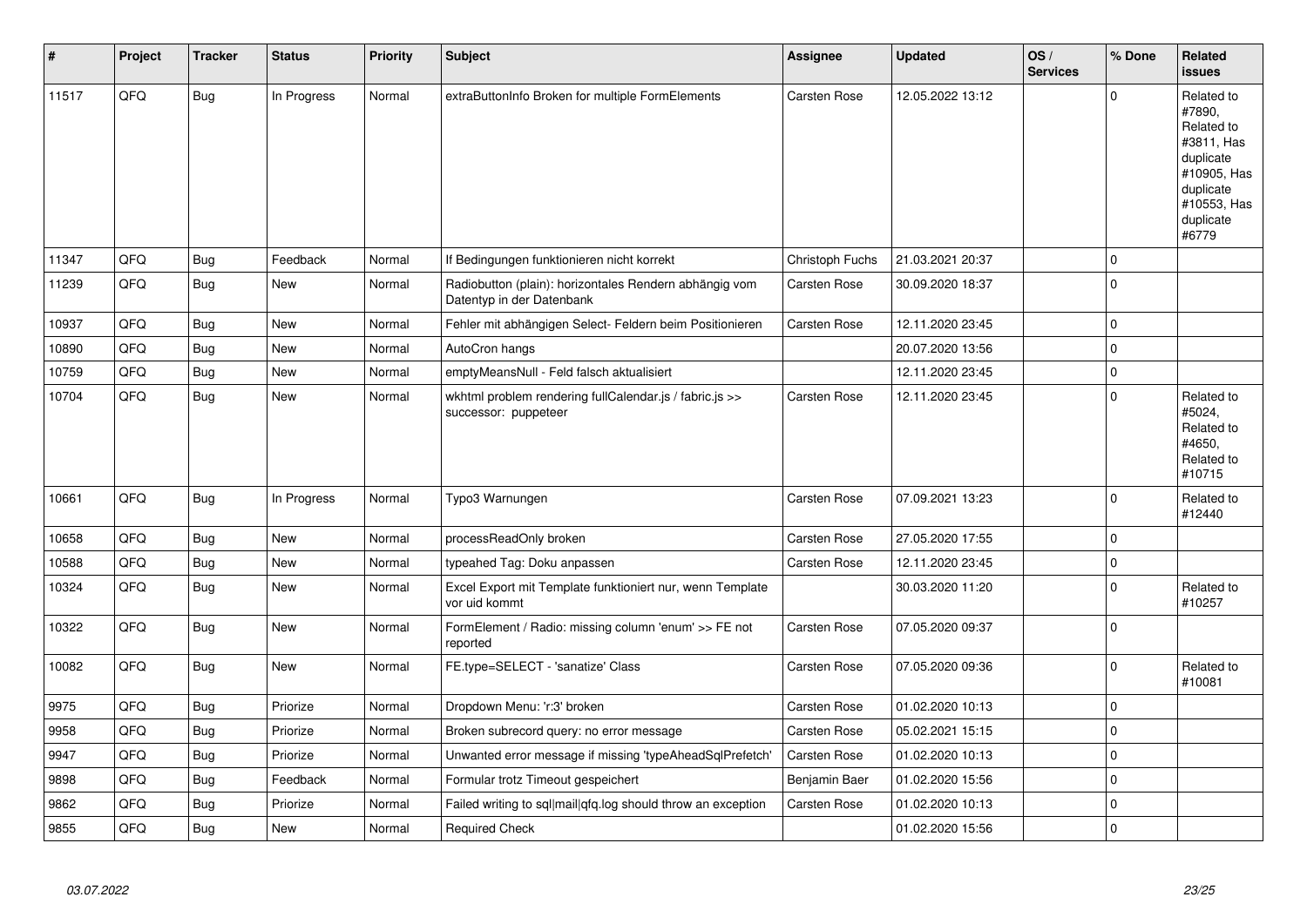| #    | Project | <b>Tracker</b> | <b>Status</b>     | <b>Priority</b> | <b>Subject</b>                                                                                           | <b>Assignee</b>   | <b>Updated</b>   | OS/<br><b>Services</b> | % Done      | Related<br><b>issues</b>                                                |
|------|---------|----------------|-------------------|-----------------|----------------------------------------------------------------------------------------------------------|-------------------|------------------|------------------------|-------------|-------------------------------------------------------------------------|
| 9834 | QFQ     | <b>Bug</b>     | Priorize          | Normal          | Input elements with tag 'disabled' are missing on<br>form-submit: server option 'processReadOnly' broken | Carsten Rose      | 07.12.2021 16:43 |                        | $\Omega$    | Related to<br>#9691,<br>Related to<br>#5305, Has<br>duplicate<br>#12331 |
| 9783 | QFQ     | Bug            | New               | Normal          | Email with special characters                                                                            | Carsten Rose      | 01.02.2020 23:22 |                        | 0           |                                                                         |
| 9773 | QFQ     | <b>Bug</b>     | <b>New</b>        | Normal          | form.parameter.formModeGlobal=requiredOff                                                                | Carsten Rose      | 01.02.2020 15:56 |                        | $\mathbf 0$ |                                                                         |
| 9691 | QFQ     | Bug            | In Progress       | Normal          | Checkbox: dynamic update > readonly                                                                      | Carsten Rose      | 01.02.2020 23:22 |                        | 50          | Related to<br>#9834                                                     |
| 9669 | QFQ     | <b>Bug</b>     | Some day<br>maybe | Normal          | Checkbox / Template Group: radio/checkbox visible broken<br>after 'add'                                  | Carsten Rose      | 16.06.2021 13:47 |                        | $\Omega$    | Related to<br>#8091                                                     |
| 9535 | QFQ     | <b>Bug</b>     | Feedback          | Normal          | Report:  AS ' vertical' - column to wide - vertical >> rot45,<br>rot90                                   | Benjamin Baer     | 01.02.2020 15:56 |                        | $\mathbf 0$ |                                                                         |
| 9533 | QFQ     | <b>Bug</b>     | New               | Normal          | FE.type=upload: Check in 'beforeSave' if upload is given                                                 | Carsten Rose      | 01.02.2020 23:22 |                        | $\mathbf 0$ | Related to<br>#11523                                                    |
| 9317 | QFQ     | Bug            | New               | Normal          | FE.type=note: with dynamic show/hidden an empty label<br>causes trouble                                  | Carsten Rose      | 01.02.2020 23:22 |                        | $\Omega$    |                                                                         |
| 9281 | QFQ     | <b>Bug</b>     | Some day<br>maybe | Normal          | Allow STRICT_TRANS_TABLES                                                                                | Carsten Rose      | 02.01.2021 18:43 |                        | $\mathbf 0$ |                                                                         |
| 9275 | QFQ     | <b>Bug</b>     | New               | Normal          | autcron: t3 page, which takes to long to respond, is not<br>reported properly                            | Carsten Rose      | 01.02.2020 23:22 |                        | 100         |                                                                         |
| 9177 | QFQ     | Bug            | New               | Normal          | Bug? QFQ tries to save an action FE, which has real<br>existing column name                              | Carsten Rose      | 01.02.2020 23:22 |                        | $\mathbf 0$ |                                                                         |
| 9127 | QFQ     | <b>Bug</b>     | New               | Normal          | Error Message: change 'roll over' color - text not readable                                              | Carsten Rose      | 01.02.2020 23:22 |                        | $\pmb{0}$   |                                                                         |
| 9126 | QFQ     | <b>Bug</b>     | Some day<br>maybe | Normal          | hidden Form elements are present in page source                                                          |                   | 02.01.2021 18:41 |                        | $\Omega$    |                                                                         |
| 9077 | QFQ     | Bug            | <b>New</b>        | Normal          | typeAheadSql: report broken SQL                                                                          | Carsten Rose      | 29.06.2022 22:35 |                        | $\mathbf 0$ | Related to<br>#4018                                                     |
| 9024 | QFQ     | <b>Bug</b>     | Some day<br>maybe | Normal          | QFQ Einarbeitung                                                                                         |                   | 01.02.2020 15:56 |                        | $\Omega$    |                                                                         |
| 9020 | QFQ     | <b>Bug</b>     | Some day<br>maybe | Normal          | radio mit buttonClass und dynamicUpdate lassen sich nicht<br>kombinieren                                 |                   | 11.12.2019 16:01 |                        | $\Omega$    |                                                                         |
| 9013 | QFQ     | <b>Bug</b>     | New               | Normal          | Error in Twig template not handled                                                                       | Carsten Rose      | 20.10.2021 13:43 |                        | $\mathbf 0$ |                                                                         |
| 8316 | QFQ     | <b>Bug</b>     | Feedback          | Normal          | Documentation/Behaviour for Nested Queries and<br>Record-Store confusing                                 | Nicola Chiapolini | 20.11.2019 09:14 |                        | $\Omega$    |                                                                         |
| 8106 | QFQ     | Bug            | Some day<br>maybe | Normal          | Dynamic Update: Feld kann nicht auf empty zurückgesetzt<br>werden                                        | Carsten Rose      | 11.12.2019 16:01 |                        | $\Omega$    |                                                                         |